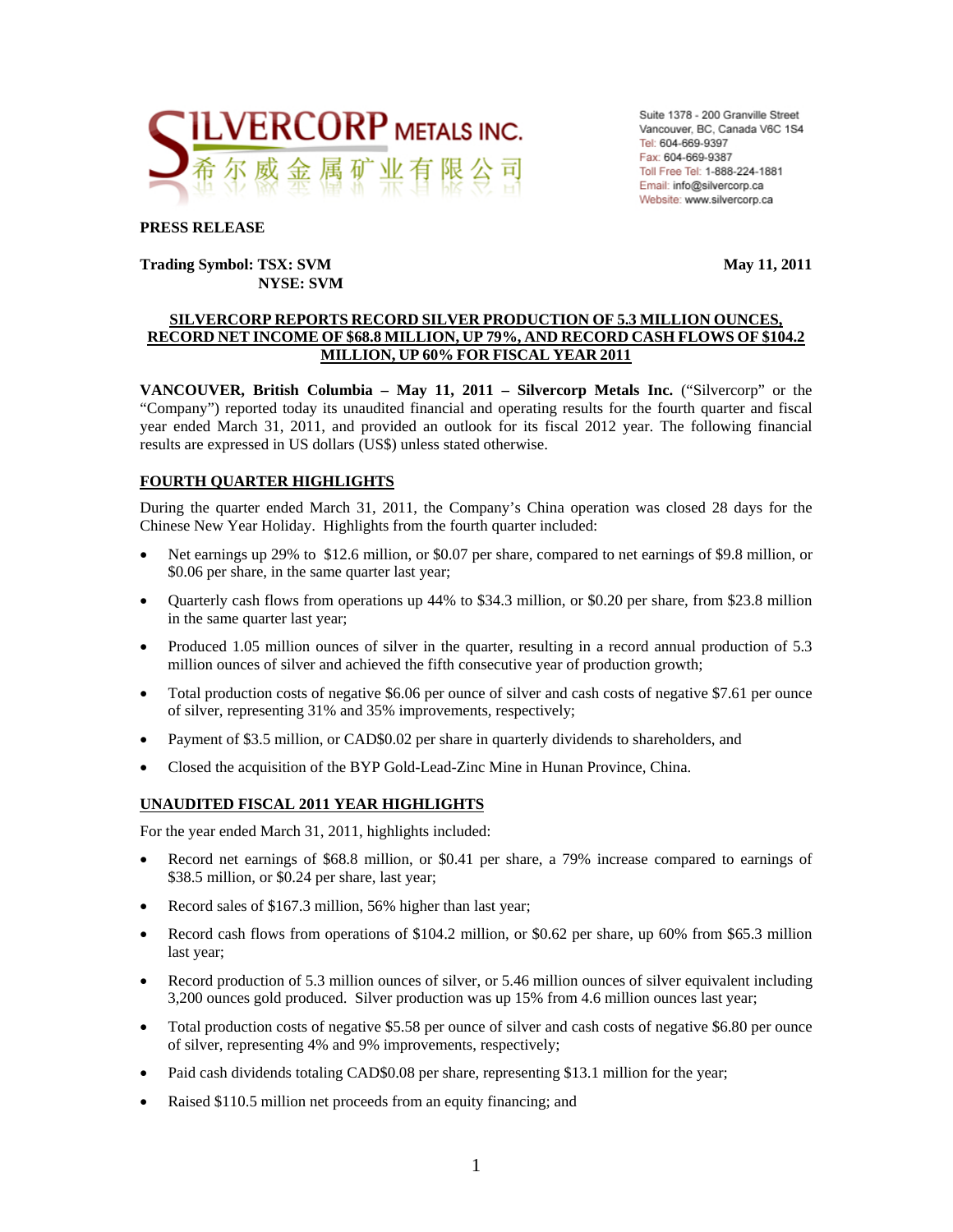• Increased total cash and short term investments to \$206.3 million from \$94.4 million a year ago, up by a 119%.

#### **FINANCIALS**

For the fourth quarter, Silvercorp recorded net earnings of \$12.6 million, or \$0.07 per share, an increase of 29% over the net earnings of \$9.8 million, or \$0.06 per share, in the same quarter last year. Net earnings improved primarily due to higher realized selling prices, offset by increased taxes, higher general and administrative ("G&A") expenses and foreign exchange loss.

The Chinese tax holiday, which allowed the Company's most profitable Chinese subsidiary, Henan Found, to have a preferential 12.5% income tax rate, expired on December 31, 2010. Henan Found is now subject to the normal income tax rate of 25%, resulting in a \$3.1 million income tax increase for the quarter.

In addition, a VAT surtax, which was previously exempt for foreign invested companies in China and represented approximately 1.4% of sales, has been levied since December 1, 2010. This increased other taxes by \$0.6 million for the quarter. Also included in other taxes was a one-time business tax of \$0.4 million, relating to a capital transaction.

G&A expenses increased by \$1.7 million compared to the same quarter last year, as the Company's operations expanded to four locations from only one last year. As the US dollar continues to depreciate, the Company recorded a \$1.6 unrealized foreign exchange loss, which was \$1.4 million higher than the same quarter last year.

For the year ended March 31, 2011, the Company generated record net earnings of \$68.8 million, or \$0.41 per share, which was 79% higher than last year.

Sales in the fourth quarter rose to \$42.4 million, a 50% increase from \$28.2 million in the same quarter last year. For the year, Silvercorp reported record sales of \$167.3 million, an increase of \$60.2 million or 56% from last year. The increase in sales was mainly due to higher metal prices combined with higher quantities of metals sold for the year. The actual sales also exceeded the fiscal 2011 sales guidance of \$140 million by 20%.

Cost of sales for the quarter was \$8.6 million, representing a 9% increase compared to the same quarter last year. For the year, cost of sales was \$35.5 million, an increase of 48% compared to \$24.0 million a year ago. The cost of sales increased correspondingly with the production increase. The ore mined increased by 55% and 46% compared to the prior year quarter and the prior year, while the ore milled increased by 1% and 46%, respectively.

Gross profit margin during the quarter improved to 76% from 68% in the same quarter last year. For the year, gross profit margin was 75% compared to a gross profit margin of 74% last year.

Cash flow from operations for the fourth quarter was \$34.3 million, or \$0.20 per share, a 44% increase from \$23.8 million in the same quarter last year. For the year, Cash flow generated from operations was \$104.2 million, or \$0.62 per share, an increase of \$39.0 million or 60% from \$65.3 million last year. The Company raised \$110.5 million from an equity financing and ended the year with \$206.3 million in cash and short investments, more than double the \$94.4 million at the end of the prior year.

#### **OPERATIONS**

The Company mined 125,691 tonnes of ore in the fourth quarter, a 55% increase over 81,034 tonnes in the same period last year. Ore production during this quarter was lower than in the past three quarters, as the Company's operations were closed for 28 days for the Chinese New Year Holiday. For the year, the Company mined a record of 592,330 tonnes of ore, which was 46% more than last year.

For the fourth quarter, consolidated cash mining costs decreased to \$45.54 per tonne from \$47.36 per tonne in the same quarter last year, as a result of improved productivity in the mines, off-set by higher labour, material and contractor costs. In addition, the stronger Chinese Yuan relative to the US Dollar added approximately \$1.50 cash mining costs per tonne compared to last year. On an annual basis, consolidated cash mining costs for the year decreased to \$43.70 per tonne from \$47.43 per tonne in last year due to increased ore production.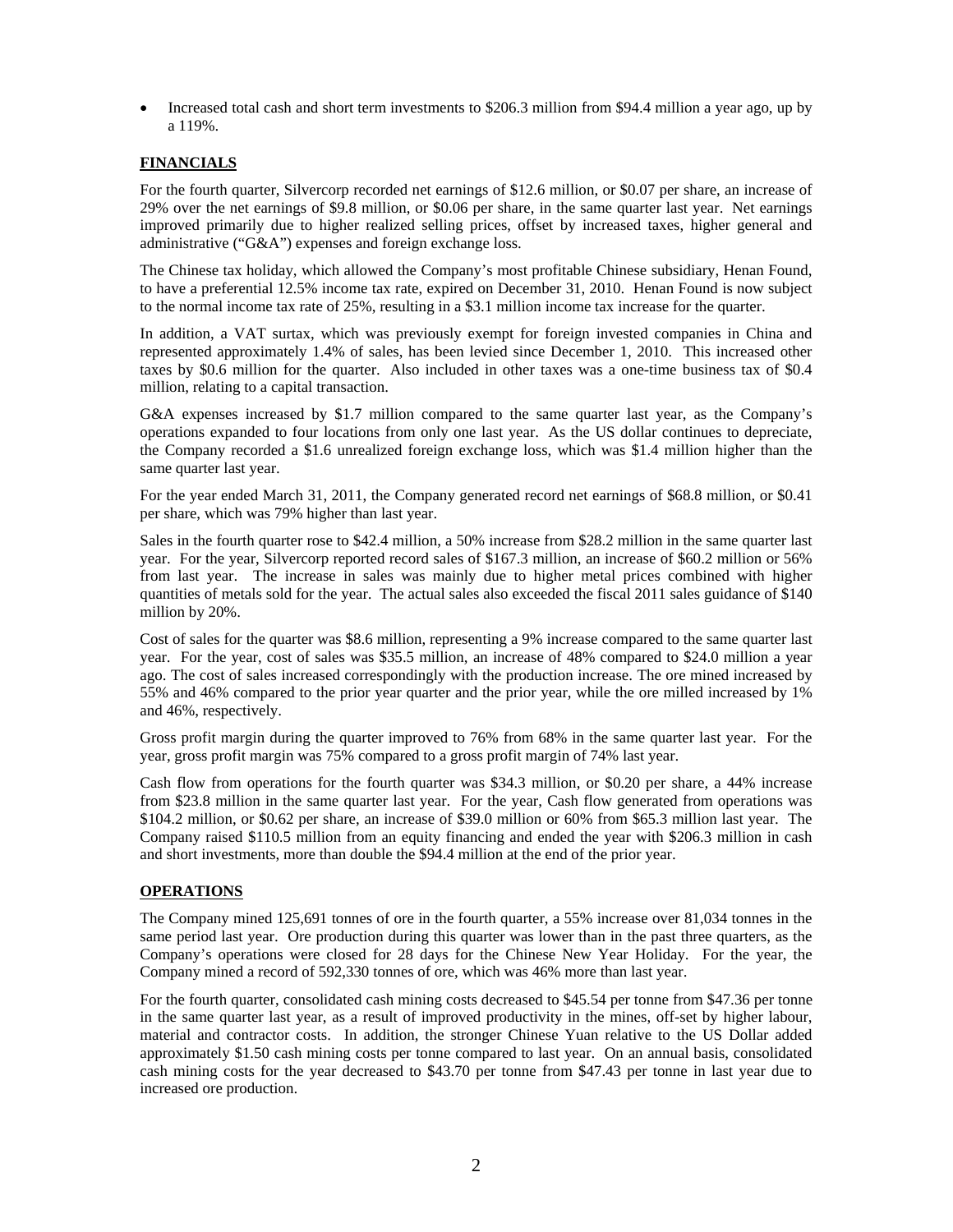A total of 135,464 tonnes of ore were milled in the quarter, comparable to the 133,921 tonnes in the same quarter last year. Cash milling costs increased to \$15.31 per tonne from \$9.43 per tonne a year ago due to: (i) more material and electronic/mechanical supplies being consumed, as the mills implemented a maintenance program to enhance recovery rates; (ii) higher labour costs incurred relating to increases in the number of workers, base salary and year-end bonus; and (iii) the US dollar depreciation. For the year, the Company milled 596,735 tonnes, representing 188,842 tonnes more, or a 46% increase from last year.

A total of 1.05 million ounces of silver were produced during the quarter. For the year, total silver production achieved a new company record of 5.3 million ounces, up 15% compared to 4.6 million ounces produced in the previous year.

Consolidated cash cost per ounce of silver for the quarter improved to negative \$7.61 compared to negative \$5.64 per ounce of silver in the same quarter last year, driven by higher realized prices for by-product credits. Consolidated cash cost per ounce of silver for the year improved to negative \$6.80 compared with negative \$6.22 in prior year.

In its fiscal year 2011 production guidance, the Company projected to mine 570,000 tonnes of ore at grades of 320 g/t silver, 6% lead and 2% zinc, yielding 5.3 million ounces of silver, 72 million pounds of lead and 17 million pounds of zinc. The Company achieved its fiscal 2011 production guidance of 5.3 million ounces of silver, and was slightly below guidance for lead and zinc metal production by about 3.0 million and 0.7 million pounds, or 4% each, respectively. In addition, the company produced 3,200 ounces of gold, up from 1,600 ounces in the prior year, and for which no guidance was given.

Silvercorp's consolidated operational results for the past four quarters and full fiscal 2011 and its fiscal 2011 guidance are summarized at Table 1 below:

| <b>Table 1: Consolidated Operational Results</b> |           |             |              |               |              |          |
|--------------------------------------------------|-----------|-------------|--------------|---------------|--------------|----------|
|                                                  | Q4 2011   | Q3 2011     | Q2 2011      | Q1 2011       | F2011        | F2011    |
|                                                  | 31-Mar-11 | $31-Dec-10$ | $30-Sept-10$ | $30 - Jun-10$ | <b>Total</b> | Guidance |
| Ore Mined (tonne)                                |           |             |              |               |              |          |
| Direct Smelting Ore (tonne)                      | 2,740     | 3,711       | 3,065        | 3,426         | 12,942       |          |
| Stockpiled Ore (tonne)                           | 122,951   | 163,502     | 151,380      | 141,555       | 579,388      |          |
|                                                  | 125,691   | 167,213     | 154,445      | 144,981       | 592,330      | 570,000  |
| Run of Mine Ore (tonne)                          |           |             |              |               |              |          |
| Direct Smelting Ore (tonne)                      | 2,740     | 3,711       | 3,065        | 3,426         | 12,942       |          |
| Ore Milled (tonne)                               | 132,724   | 157,817     | 147,488      | 145,764       | 583,793      |          |
|                                                  | 135,464   | 161,528     | 150,553      | 149,190       | 596,735      |          |
| <b>Metal Sales</b>                               |           |             |              |               |              |          |
| Silver (in thousands of ounce)                   | 1,047     | 1,523       | 1,343        | 1,387         | 5,300        | 5.300    |
| Gold (in thousands of ounce)                     | 1.1       | 0.8         | 0.3          | 1.0           | 3.2          | n/a      |
| Lead (in thousands of pound)                     | 14,385    | 18,795      | 17,028       | 18,803        | 69,011       | 72,000   |
| Zinc (in thousands of pound)                     | 3,253     | 4,791       | 3,869        | 4,430         | 16,343       | 17,000   |
|                                                  |           |             |              |               |              |          |
| Head Grade of Run of Mine Ore                    |           |             |              |               |              |          |
| Silver (gram/tonne)                              | 290.0     | 330.0       | 312.0        | 326.3         | 316.0        | 320.0    |
| Lead $(%$                                        | 5.6       | 5.7         | 5.6          | 6.1           | 5.7          | 6.0      |
| Zinc $(%$                                        | 1.8       | 1.8         | 1.9          | 2.0           | 1.9          | 2.0      |
| Recovery rate of Run of Mine Ore                 |           |             |              |               |              |          |
| Silver $(\% )$                                   | 91.8      | 92.0        | 91.6         | 90.9          | 91.6         |          |
| Lead $(%$                                        | 95.6      | 95.3        | 95.1         | 95.2          | 95.3         |          |
| Zinc $(%$                                        | 67.8      | 70.1        | 70.1         | 69.5          | 69.5         |          |
| Cash Mining cost $(§ per tonne)$                 | 45.54     | 48.30       | 40.36        | 40.33         | 43.70        |          |
| Total Mining costs(\$ per tonne)                 | 56.55     | 58.28       | 49.12        | 48.61         | 53.16        |          |
| Cash Milling cost (\$ per tonne)                 | 15.31     | 12.11       | 11.36        | 11.94         | 12.46        |          |
| Total Milling cost (\$ per tonne)                | 17.26     | 13.69       | 13.06        | 13.62         | 14.16        |          |
| Total Production Cost per ounce of Silver $(\$)$ | (6.06)    | (5.93)      | (5.17)       | (5.21)        | (5.58)       |          |
| Total Cash Cost per ounce of Silver $(\$)$       | (7.61)    | (7.13)      | (6.30)       | (6.31)        | (6.80)       |          |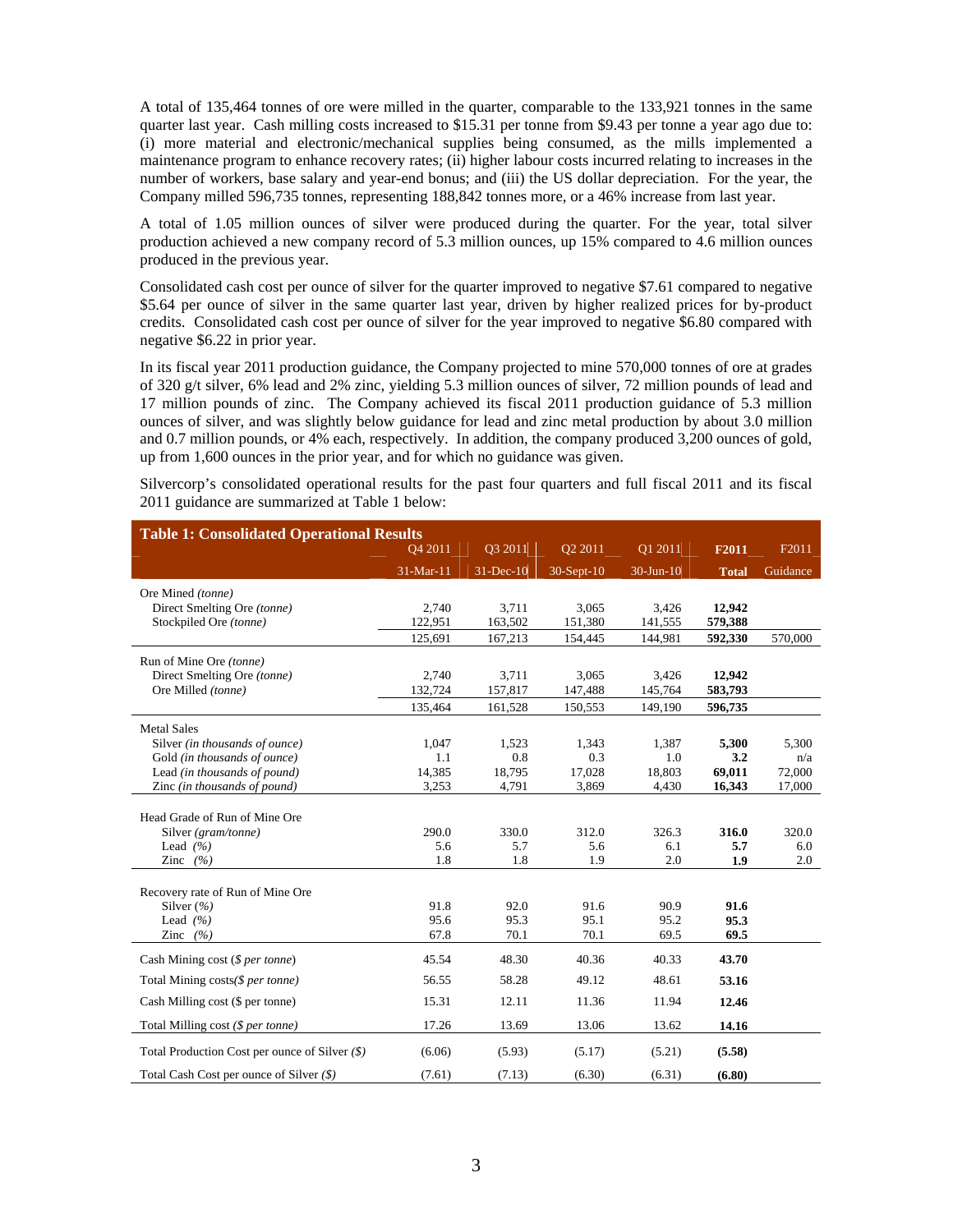For the fiscal year 2011, 80% of the Company's record silver production of 5.3 million ounces was from the Ying Mine, while the HPG, LM and TLP mines contributed the remaining 20%, compared to only 10% in the prior year, as production from these satellite mines continues to grow as mine development progresses.

Operational results for the past four quarters and the full fiscal 2011 year for the **Ying Mine** are summarized at Table 2 below:

| <b>Table 2: Ying Mine Operational Results</b>    |           |              |             |             |              |
|--------------------------------------------------|-----------|--------------|-------------|-------------|--------------|
|                                                  | Q4 2011   | Q3 2011      | Q2 2011     | Q1 2011     | F2011        |
|                                                  | 31-Mar-11 | $31$ -Dec-10 | $30-Sep-10$ | $30-Jun-10$ | <b>Total</b> |
| Ore Mined (tonne)                                |           |              |             |             |              |
| Direct Smelting Ore (tonne)                      | 2,715     | 3,640        | 3,017       | 3,339       | 12,711       |
| Stockpiled Ore (tonne)                           | 59,650    | 82,101       | 82,187      | 79,873      | 303,811      |
|                                                  | 62,365    | 85,741       | 85,204      | 83,212      | 316,522      |
| Run of Mine Ore (tonne)                          |           |              |             |             |              |
| Direct Smelting Ore (tonne)                      | 2,715     | 3,640        | 3,017       | 3,339       | 12,711       |
| Ore Milled (tonne)                               | 61,173    | 81,700       | 79,995      | 81,898      | 304,766      |
|                                                  | 63,888    | 85,340       | 83,012      | 85,237      | 317,477      |
| <b>Metal Sales</b>                               |           |              |             |             |              |
| Silver (in thousands of ounce)                   | 765       | 1,241        | 1,095       | 1,148       | 4,249        |
| Gold (in thousands of ounce)                     | 0.8       | 0.4          | 0.2         | 0.4         | 1.8          |
| Lead (in thousands of pound)                     | 10,359    | 14,862       | 13,486      | 14,230      | 52,937       |
| Zinc (in thousands of pound)                     | 2,536     | 3,954        | 3,275       | 3,604       | 13,369       |
| Head Grade of Run of Mine Ore                    |           |              |             |             |              |
| Silver (gram/tonne)                              | 441.0     | 499.0        | 461.0       | 470.5       | 470.0        |
| Lead $(%$                                        | 8.4       | 8.3          | 7.9         | 8.1         | 8.1          |
| Zinc $(\% )$                                     | 2.9       | 2.9          | 2.8         | 2.8         | 2.8          |
| Recovery rate of Run of Mine Ore                 |           |              |             |             |              |
| Silver $(\% )$                                   | 93.0      | 92.9         | 92.3        | 91.7        | 92.4         |
| Lead $(%$                                        | 97.0      | 96.6         | 96.3        | 96.4        | 96.5         |
| Zinc $(%$                                        | 67.7      | 70.1         | 71.5        | 69.2        | 69.8         |
| Cash Mining cost $(§ per tonne)$                 | 48.35     | 49.85        | 42.66       | 43.83       | 46.05        |
| Total Mining costs(\$ per tonne)                 | 63.56     | 64.12        | 54.79       | 55.10       | 59.14        |
| Cash Milling cost (\$ per tonne)                 | 15.43     | 12.22        | 11.51       | 12.03       | 12.40        |
| Total Milling cost (\$ per tonne)                | 17.39     | 13.89        | 13.36       | 13.66       | 14.13        |
| Total Production Cost per ounce of Silver $(\$)$ | (8.88)    | (7.67)       | (6.94)      | (5.83)      | (7.20)       |
| Total Cash Cost per ounce of Silver (\$)         | (10.25)   | (8.76)       | (7.99)      | (6.80)      | (8.30)       |

#### **ACQUISITION, EXPLORATION AND DEVELOPMENT**

#### *Ying Mining Camp, Henan Province, China*

During the quarter, the Company incurred \$2.9 million in exploration and development expenditures at the Ying Mining Camp. For the year, a total of \$19.6 million was spent for exploration and development, with 71,000 metres of tunnels, 125,000 metres of surface and underground drilling and 1,829 metres of shafts, declines and raises being built. The mine development works completed not only sustained the Ying Mine's production level, but also allowed the TLP, HPG and LM mines to continue their current production growth trend. The surface and underground drilling program discovered 18 new veins at the TLP Mine and 12 new veins at the LM Mine with numerous high grade pockets identified.

#### *GC Project, Guangdong Province, China*

Since receiving a mining permit in December 2010, Silvercorp has been moving the project development forward. During the quarter, the Company focused on acquiring land usage rights, construction of the access road and power lines, site preparation, negotiation and finalizing mine and mill construction contracts, and completion of a review of safety production measures by Guangdong Provincial Safety Production Bureau. Silvercorp has built a team of over 20 experienced technical staff to bring the GC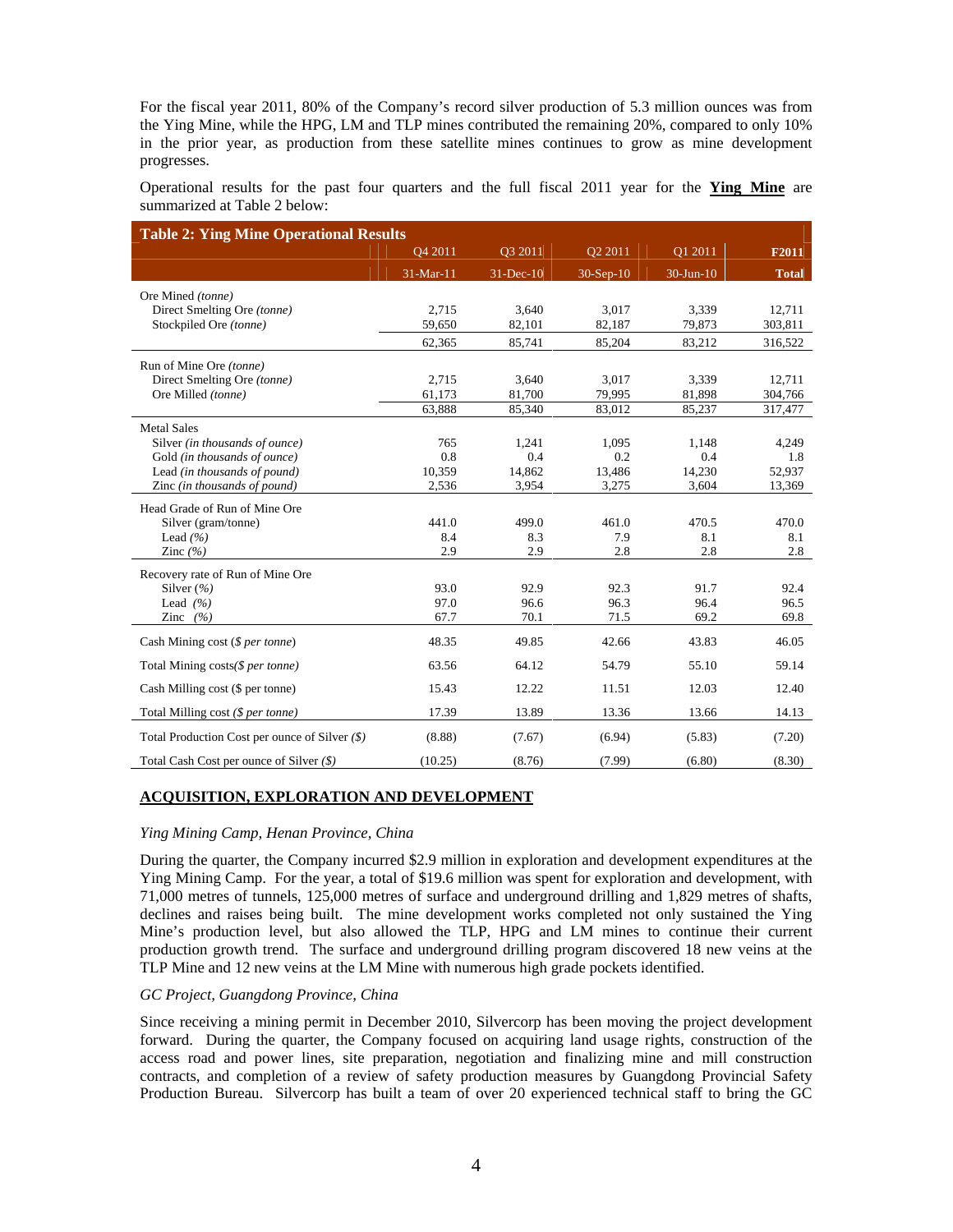Project into production. In addition, a surface drilling program with two drill rigs commenced step-out drilling during the quarter.

#### *BYP Project, Hunan Province, China*

In January 2011, Silvercorp completed the acquisition of a 70% equity interest in BYP Gold-Lead-Zinc Mine in Hunan Province, China, with \$26.7 million cash payment and \$8.6 million capital contribution for the project.

Silvercorp intends to utilize the existing 400 t/d floatation mill to mine and process gold mineralizations starting in May 2011 with an initial focus on higher grade metals. Concurrently, Silvercorp plans to expand the mining and milling capacity to 1,000 t/d gold mineralization for fiscal 2013 and to 2,000 t/d (1,000 t/d gold mineralization and 1,000 t/d lead-zinc mineralization) by fiscal 2014.

During the fourth quarter, the Company assembled a team of over 25 technical staff for the project development and improved the operation of the 400 t/d floatation mill by adding a cone crusher and extra floatation cells. Operations at the mill are expected to commence within May 2011. Silvercorp's engineers are also working with a qualified Chinese engineering firm to complete a detailed and staged mining and development plan to fulfill the Company's production goals.

Surface and underground drilling have started with three surface drill rigs and three underground drill rigs. The surface drilling is mainly a step-out drilling to test a geological model that thrust faults have stacked at least three segments of stratigraphic sequences, which contain the same gold mineralization horizons, namely the quarts siltstone with silisification and pyrite mineralization. The underground drilling is mainly for in-fill drilling of the #3 gold mineralization zone.

#### *Silvertip Project, British Columbia, Canada*

During the quarter, Silvercorp completed an independent Preliminary Assessment Technical Report for the Silvertip Project and continues its effort in completing a Small Mine Permit application.

#### **OUTLOOK FOR FISCAL YEAR 2012**

#### **Production in China**

From the four mines at the Ying Mining Camp production is expected to increase to 600,000 tonnes of ore at grades of 325g/t silver, 0.4g/t gold, 6% lead and 1.9% zinc, yielding 5.6 million ounces of silver, 4,000 ounces of gold, and 90 million pounds of lead and zinc. Total production cost is estimated at approximately \$75 per tonne of ore.

The BYP mine is expected to commence production in May 2011 and is expected to mine and mill 130,000 tonnes of ore at a grade of 7 g/t gold, yielding approximately 26,000 ounces of gold at an estimated total production cost of \$28 per tonne of ore.

#### **Budgets for mill construction, mine development and exploration of three projects in China**

The total capital expenditures for the three projects in China are estimated at \$67 million for fiscal 2012, which include capital expenditures of \$53 million for mine development, mill construction, and other capital items (e.g. surface facilities, roads, land usage rights, and reporting) and exploration expenditures of \$14 million to complete a 241,000 metre surface and underground drilling program. The budget estimate is based on the contracts on hand, designs by qualified Chinese engineering firms, and the Company's past operation experience in China. The details for each project are as follows:

#### *The Ying Mining Camp*

 The capital expenditures for the Ying, TLP, LM and HPG mines and central mill are budgeted at \$18.5 million which includes several vertical shafts, declines and raises totaling 7,000 metres (\$5.6 million), 40,000 metres of horizontal tunnels for development and mining exploration (\$7 million), 1,500 metres of ramps (\$1.2 million), a new tailing facility (\$2 million), and equipment as well as surface facilities (\$2.7 million).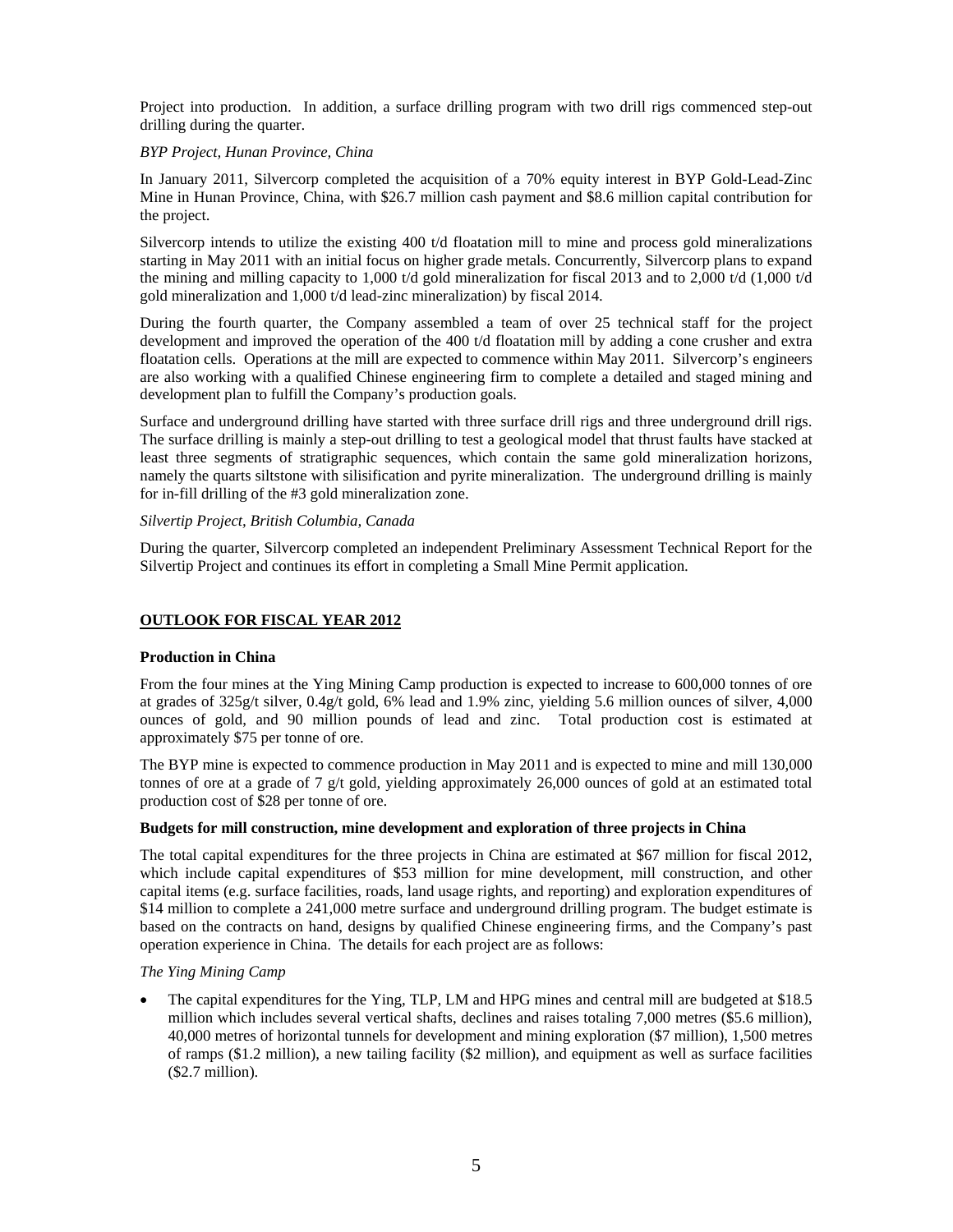The exploration expenditure for a 171,000 metre underground drilling program at the four mines of the Ying Camp is estimated to be \$8.5 million.

*The GC Project*

- The capital expenditures for fiscal 2012 are budgeted at \$22.5 million, which includes a 1,500 tonne per day mill and tailing dam (\$12 million), land-usage rights (\$5 million), a 1,500 metre ramp (\$1.2 million), a 500 metre shaft (\$1.5 million) and surface facilities (\$2.8 million). By the end of fiscal 2012, it is expected that the GC project will achieve a 700 tonne per day mining capacity and a 1,500 tonne per day milling capacity. In order to bring the project into full mining production of 1,500 tonnes per day, further capital expenditures will be required for fiscal 2013 which are expected to be partially financed through cash flows generated from the GC project.
- As the Company has successfully obtained its mining permit for the GC project, drilling will resume in fiscal 2012. A 20,000 metre surface diamond drilling program is budgeted at \$2.5 million.

#### *The BYP Mine*

- The capital expenditures for fiscal 2012 are budgeted at \$12 million. In order to achieve an initial mining and milling capacity of 400 tonnes per day, or a total of 130,000 tonnes of ore for fiscal 2012, the Company will upgrade the existing 400 tonne per day floatation mill (\$1.5 million), build a cement back-filling facility (\$1.5 million), complete about 7,000 metres of mine development tunnels (\$1.5 million), acquire land usage rights and build surface facilities including roads, an office, accommodations and a laboratory (\$2.5 million), for a total of \$7 million of capital expenditures. In addition, to achieve a production capacity of 1,000 tonnes per day starting in fiscal 2013, the Company will spend \$5 million to expand the 400 tonne per day mill to a 1,000 tonnes per day capacity (\$3 million) and develop 1,500 metres of ramp and access tunnels (\$2 million) to allow mechanized mining in the future.
- The exploration expenditures for a 50,000 metre underground and surface drilling program are estimated to cost \$3 million.

#### **Silvertip project in Canada**

The Company has budgeted \$2 million to complete the ongoing environmental assessment study, to prepare and submit an application for a Small Mine Permit, and to complete a feasibility study for the project.

In addition to the aggressive exploration program carried out by the Company to grow the resources and reserves in its operating projects, Silvercorp continually seeks acquisition opportunities in China and other jurisdictions.

#### **CONFERENCE CALL AND WEBCAST INFORMATION**

A conference call and live audio webcast to discuss these results is scheduled as follows:

| Date:               | <b>Thursday, May 12, 2011</b>                          |
|---------------------|--------------------------------------------------------|
| Time:               | $8:00$ am PT $(11:00$ am ET)                           |
| Dial-In Number:     | 1-612-288-0329                                         |
| Live audio webcast: | www.silvercorp.ca (click on the link on the home page) |
|                     | Playback webcast can be accessed at: www.silvercorp.ca |

#### **About Silvercorp Metals Inc.**

Silvercorp Metals Inc. is engaged in the acquisition, exploration, development and mining of high-grade silver-related mineral properties in China and Canada. Silvercorp is the largest primary silver producer in China through the operation of the four silver-lead-zinc mines at the Ying Mining Camp in the Henan Province of China. Silvercorp is currently building the GC silver-lead-zinc project in Guangdong Province as its second China production base and foothold, and this will be followed by the third production foothold at the recently acquired BYP gold-lead-zinc project in Hunan Province. In Canada, Silvercorp is preparing to apply for a Small Mine Permit for the Silvertip high grade silver-lead-zinc mine project in northern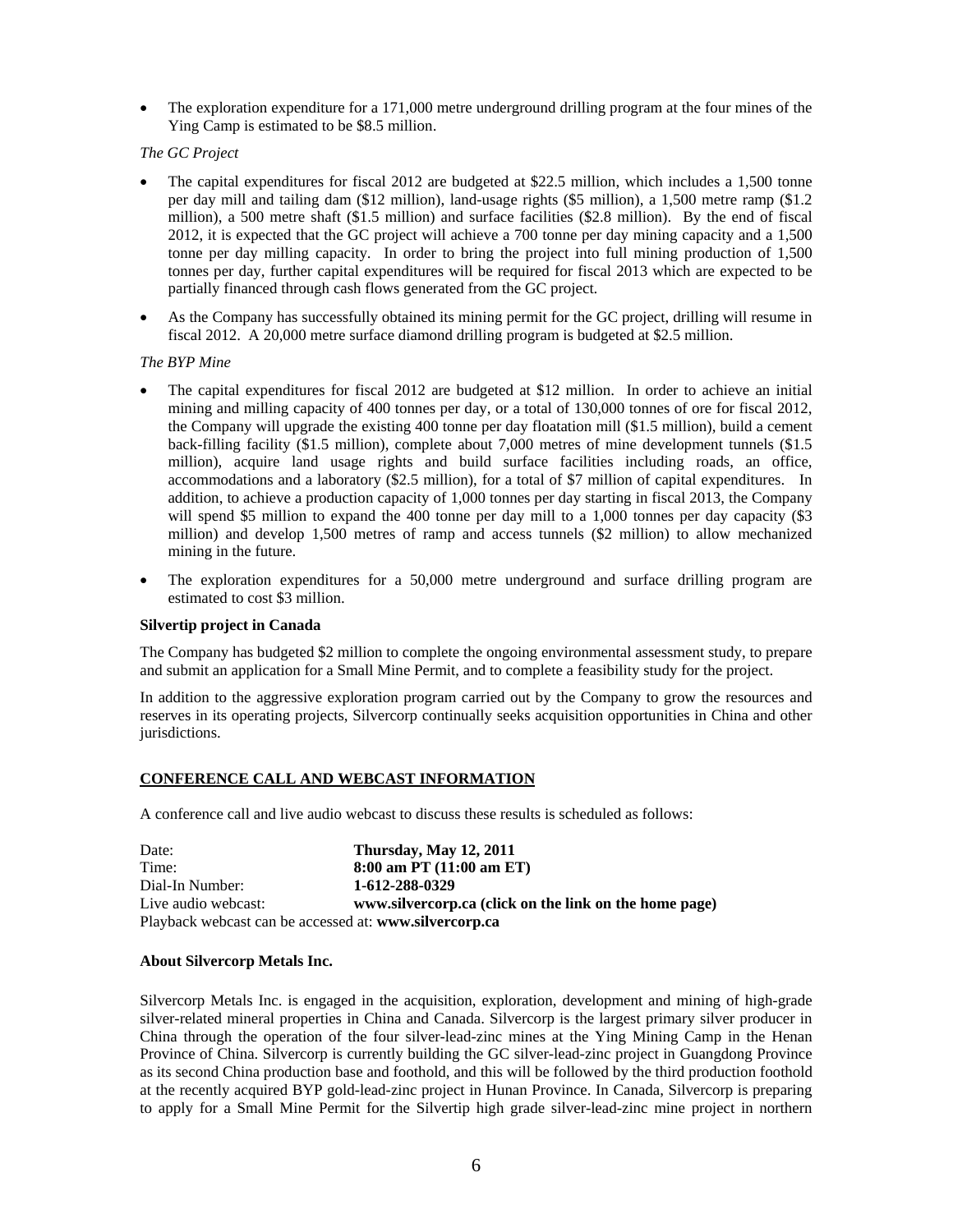British Columbia to provide a further platform for growth and geographic diversification. The Company's shares are traded on the New York Stock Exchange and Toronto Stock Exchange and are included as a component of the S&P/TSX Composite and the S&P/TSX Global Mining Indexes.

**For further information:** SILVERCORP METALS INC., Rui Feng, Chairman & CEO and Lorne Waldman, Corporate Secretary, Phone: (604) 669-9397, Fax: (604) 669-9387, Toll Free 1(888) 224-1881, Email: info@silvercorp.ca, Website: www.silvercorp.ca.

#### **CAUTIONARY DISCLAIMER -- FORWARD LOOKING STATEMENTS**

Certain of the statements and information in this press release constitute "forward-looking statements" within the meaning of the United States Private Securities Litigation Reform Act of 1995 and "forward-looking information" within the meaning of applicable Canadian provincial securities laws. Any statements or information that express or involve discussions with respect to predictions, expectations, beliefs, plans, projections, objectives, assumptions or future events or performance (often, but not always, using words or phrases such as "expects", "is expected", "anticipates", "believes", "plans", "projects", "estimates", "assumes", "intends", "strategies", "targets", "goals", "forecasts", "objectives", "budgets", "schedules", "potential" or variations thereof or stating that certain actions, events or results "may", "could", "would", "might" or "will" be taken, occur or be achieved, or the negative of any of these terms and similar expressions) are not statements of historical fact and may be forward-looking statements or information. Forward-looking statements or information relate to, among other things: the price of silver and other metals; the accuracy of mineral resource and mineral reserve estimates at the Company's material properties; the sufficiency of the Company's capital to finance the Company's operations; estimates of the Company's revenues and capital expenditures; estimated production from the Company's mines in the Ying Mining Camp; timing of receipt of permits and regulatory approvals; availability of funds from production to finance the Company's operations; and access to and availability of funding for future construction, use of proceeds from any financing and development of the Company's properties.

Forward-looking statements or information are subject to a variety of known and unknown risks, uncertainties and other factors that could cause actual events or results to differ from those reflected in the forward-looking statements or information, including, without limitation, risks relating to: fluctuating commodity prices; calculation of resources, reserves and mineralization and precious and base metal recovery; interpretations and assumptions of mineral resource and mineral reserve estimates; exploration and development programs; feasibility and engineering reports; permits and licenses; title to properties; First Nations title claims and rights; property interests; joint venture partners; acquisition of commercially mineable mineral rights; financing; recent market events and conditions; economic factors affecting the Company; timing, estimated amount, capital and operating expenditures and economic returns of future production; integration of future acquisitions into the Company's existing operations; competition; operations and political conditions; regulatory environment in China and Canada; environmental risks; foreign exchange rate fluctuations; insurance; risks and hazards of mining operations; key personnel; conflicts of interest; dependence on management; internal control over financial reporting as per the requirements of the Sarbanes-Oxley Act; and bringing actions and enforcing judgments under U.S. securities laws.

This list is not exhaustive of the factors that may affect any of the Company's forward-looking statements or information. Forward-looking statements or information are statements about the future and are inherently uncertain, and actual achievements of the Company or other future events or conditions may differ materially from those reflected in the forward-looking statements or information due to a variety of risks, uncertainties and other factors, including, without limitation, those referred to in the Company's Annual Information Form for the year ended March 31, 2010 under the heading "Risk Factors". Although the Company has attempted to identify important factors that could cause actual results to differ materially, there may be other factors that cause results not to be as anticipated, estimated, described or intended. Accordingly, readers should not place undue reliance on forward-looking statements or information.

The Company's forward-looking statements and information are based on the assumptions, beliefs, expectations and opinions of management as of the date of this press release, and other than as required by applicable securities laws, the Company does not assume any obligation to update forward-looking statements and information if circumstances or management's assumptions, beliefs, expectations or opinions should change, or changes in any other events affecting such statements or information. For the reasons set forth above, investors should not place undue reliance on forwardlooking statements and information.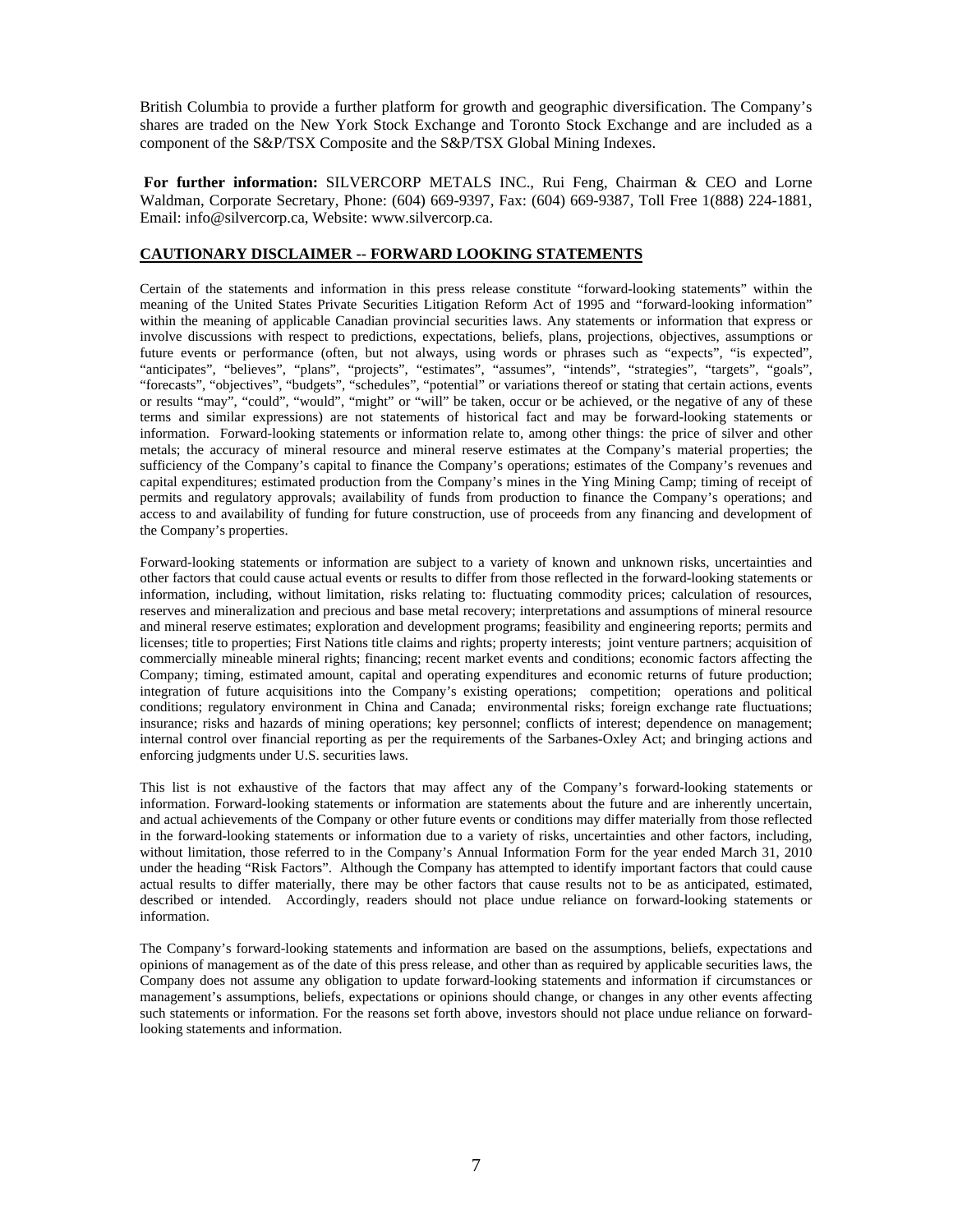### **Consolidated Balance Sheets - Unaudited**

*(Expressed in thousands of U.S. dollars)*

|                                                  | March 31, 2011 | March 31, 2010 |
|--------------------------------------------------|----------------|----------------|
| <b>ASSETS</b>                                    |                |                |
| <b>Current Assets</b>                            |                |                |
| Cash and cash equivalents                        | \$<br>147,224  | \$<br>50,618   |
| Short term investments                           | 59,037         | 43,773         |
| Accounts receivable, prepaids and deposits       | 3,794          | 2,474          |
| Inventories                                      | 3,895          | 3,175          |
| Current portion of future income tax assets      | 414            | 112            |
| Due from a related party                         | 203            | 138            |
|                                                  | 214,567        | 100,290        |
| Long term prepaids and deposits                  | 893            | 583            |
| <b>Equity investment in NUX</b>                  | 15,624         | 6,103          |
| <b>Other investments</b>                         | 46,286         | 9,003          |
| <b>Plant and equipment</b>                       | 36,548         | 29,024         |
| Mineral rights and properties                    | 198,682        | 133,248        |
| <b>Future income tax assets</b>                  | 915            | 1,203          |
|                                                  | \$<br>513,515  | \$<br>279,454  |
| <b>LIABILITIES</b>                               |                |                |
| <b>Current Liabilities</b>                       |                |                |
| Accounts payable and accrued liabilities         | \$<br>12,770   | \$<br>7,504    |
| Deposits received                                | 13,278         | 6,737          |
| Bank loan                                        |                | 1,465          |
| Current portion of asset retirement obligations  | 323            | 292            |
| Dividends payable                                | 3,600          | 3,238          |
| Income tax payable                               | 3,047          | 1,658          |
| Current portion of future income tax liabilities | 84             |                |
| Due to a related party                           | 3,447          |                |
|                                                  | 36,549         | 20,894         |
| <b>Future income tax liabilities</b>             | 30,655         | 19,475         |
| <b>Asset retirement obligations</b>              | 3,026          | 2,357          |
|                                                  | 70,230         | 42,726         |
| Non-controlling interests                        | 34,333         | 21,738         |
| <b>SHAREHOLDERS' EQUITY</b>                      |                |                |
| Share capital                                    | 266,081        | 145,722        |
| <b>Contributed surplus</b>                       | 4,192          | 4,702          |
| <b>Reserves</b>                                  | 31,893         | 31,893         |
| Accumulated other comprehensive income           | 33,601         | 14,910         |
| <b>Retained earnings</b>                         | 73,185         | 17,763         |
|                                                  | 408,952        | 214,990        |
|                                                  | \$<br>513,515  | \$<br>279,454  |
|                                                  |                |                |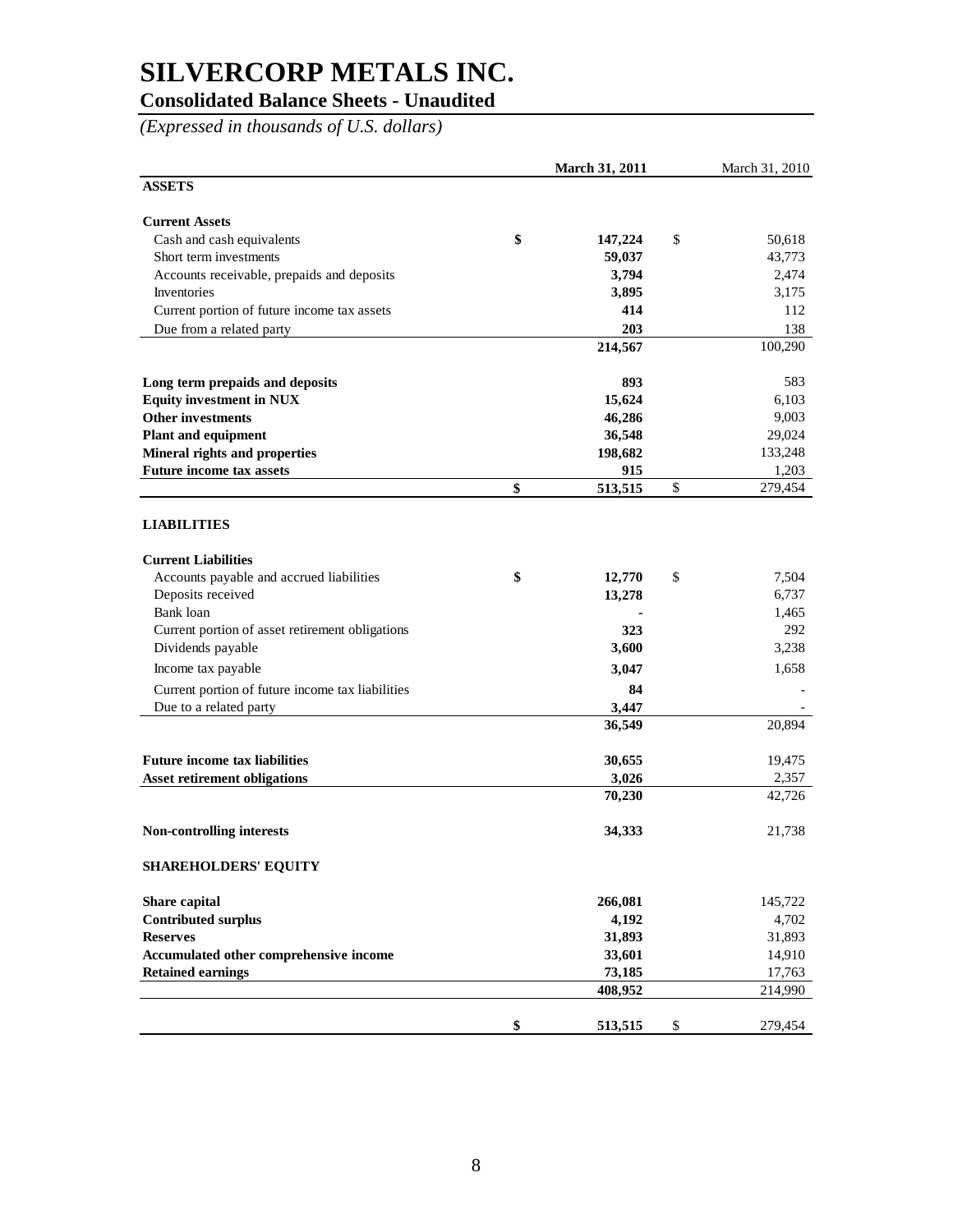## **Consolidated Statements of Operations - Unaudited**

*(Expressed in thousands of U.S. dollars, except for share and per share figures)*

|                                                          | Three months ended March 31, |             |    |             | Twelve months ended March 31, |               |    |             |
|----------------------------------------------------------|------------------------------|-------------|----|-------------|-------------------------------|---------------|----|-------------|
|                                                          |                              | 2011        |    | 2010        |                               | 2011          |    | 2010        |
| <b>Sales</b>                                             | \$                           | 42,422 \$   |    | 28,224      | \$                            | $167,327$ \$  |    | 107,164     |
| Cost of sales                                            |                              | 8,575       |    | 7,839       |                               | 35,457        |    | 23,996      |
| Depreciation, amortization and depletion                 |                              | 1,618       |    | 1,108       |                               | 6,487         |    | 3,904       |
|                                                          |                              | 10,193      |    | 8,947       |                               | 41,944        |    | 27,900      |
| Gross profit                                             |                              | 32,229      |    | 19,277      |                               | 125,383       |    | 79,264      |
| <b>Expenses</b>                                          |                              |             |    |             |                               |               |    |             |
| Accretion of asset retirement obligations                |                              | 42          |    | 32          |                               | 164           |    | 125         |
| Amortization                                             |                              | 188         |    | 156         |                               | 648           |    | 932         |
| Foreign exchange loss (gain)                             |                              | 1,588       |    | 211         |                               | 2,762         |    | (432)       |
| General exploration and property investigation expenses  |                              | 826         |    | 702         |                               | 3,319         |    | 4,909       |
| Impairment charges and bad debt                          |                              |             |    |             |                               |               |    | 698         |
| <b>Investor</b> relations                                |                              | 118         |    | 126         |                               | 463           |    | 438         |
| General and administrative                               |                              | 4,034       |    | 2.317       |                               | 14,799        |    | 9,348       |
| Other taxes                                              |                              | 1,098       |    | 48          |                               | 1,478         |    | 143         |
| Professional fees                                        |                              | 551         |    | 344         |                               | 1,310         |    | 1,783       |
|                                                          |                              | 8,445       |    | 3.936       |                               | 24,943        |    | 17,944      |
|                                                          |                              | 23,784      |    | 15,341      |                               | 100,440       |    | 61,320      |
| Other income and (expenses)                              |                              |             |    |             |                               |               |    |             |
| Equity income (loss) on investment in NUX                |                              | 2,064       |    | (99)        |                               | 1,837         |    | (424)       |
| Dilution gain on investment in NUX                       |                              |             |    |             |                               | 4,726         |    |             |
|                                                          |                              |             |    |             |                               | 537           |    |             |
| Gain on disposal of mineral rights and properties        |                              |             |    |             |                               |               |    |             |
| Loss on disposal of plant and equipment                  |                              | (27)        |    | (198)       |                               | (677)         |    | (1,569)     |
| Unrealized gain (loss) on held-for-trading securities    |                              | (2, 462)    |    | 57          |                               | 1,283         |    | 35          |
| Gain on disposal of long term investments                |                              | 139         |    |             |                               | 505           |    |             |
| Interest expenses                                        |                              | (47)        |    | (27)        |                               | (87)          |    | (122)       |
| Interest income                                          |                              | 476         |    | 233         |                               | 1,461         |    | 868         |
| Other income                                             |                              | 180         |    | 52          |                               | 511           |    | 337         |
|                                                          |                              | 323         |    | 18          |                               | 10,096        |    | (875)       |
| Income before income taxes and non-controlling interests |                              | 24,107      |    | 15,359      |                               | 110,536       |    | 60,445      |
| Income tax expense                                       |                              |             |    |             |                               |               |    |             |
| Current                                                  |                              | 6,126       |    | 1,722       |                               | 19,485        |    | 7,796       |
| Future                                                   |                              | 970         |    | 413         |                               | 1,576         |    | 764         |
|                                                          |                              | 7,096       |    | 2,135       |                               | 21,061        |    | 8,560       |
| Income before non-controlling interests                  |                              | 17,011      |    | 13,224      |                               | 89,475        |    | 51,885      |
| Non-controlling interests                                |                              | (4, 449)    |    | (3,464)     |                               | (20, 626)     |    | (13, 338)   |
| Net income                                               | \$                           | $12,562$ \$ |    | 9,760       | \$                            | 68,849 \$     |    | 38,547      |
|                                                          |                              |             |    |             |                               |               |    |             |
| Basic earnings per share                                 | \$                           | 0.07        | \$ | 0.06        | \$                            | 0.41          | \$ | 0.24        |
| Diluted earnings per share                               | \$                           | 0.07        | \$ | 0.06        | \$                            | 0.41          | \$ | 0.24        |
| Weighted Average Number of Shares Outstanding - Basic    |                              | 174,725,616 |    | 167,205,472 |                               | 167,806,101   |    | 162,287,528 |
| Weighted Average Number of Shares Outstanding - Diluted  |                              | 176,223,762 |    | 167,963,878 |                               | 169, 192, 836 |    | 163,571,019 |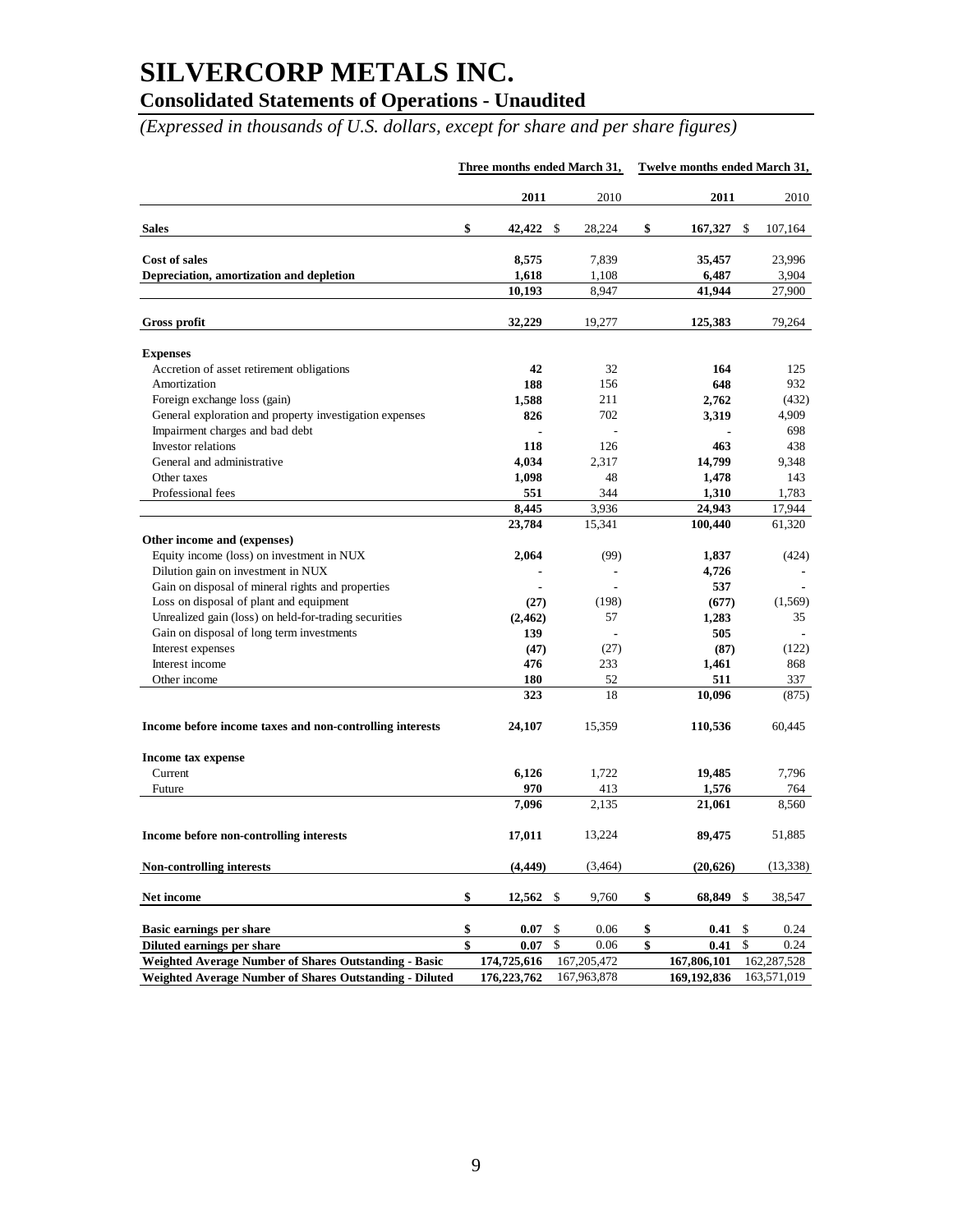### **Consolidated Statements of Cash Flows - Unaudited**

*(Expressed in thousands of U.S. dollars)*

| 2011<br>2010<br>2011<br>Cash provided by (used in)<br><b>Operating activities</b><br>\$<br>Net income for the period<br>$12,562$ \$<br>9,760<br>\$<br>68,849 \$<br>38,547<br>Add (deduct) items not affecting cash:<br>42<br>32<br>164<br>125<br>Accretion of asset retirement obligations<br>1,806<br>1,264<br>7,135<br>4,836<br>Depreciation, amortization and depletion<br>(2,064)<br>99<br>(1, 837)<br>424<br>Equity loss (income) on investment in NUX<br>Dilution gain on investment in NUX<br>(4,726)<br>970<br>413<br>764<br>Future income tax expenses<br>1,576<br>698<br>Impairment charges and bad debt<br>Unrealized loss (gain) on held-for-trading securities<br>2,462<br>(1,283)<br>(57)<br>Gain on disposal of long term investments<br>(505)<br>(139)<br>(537)<br>Gain on disposal of mineral rights and properties<br>Loss on disposal of plant and equipment<br>198<br>27<br>677<br>1,569<br>Non-controlling interests<br>4,449<br>20,626<br>13,338<br>3,464<br>Stock-based compensation<br>583<br>592<br>2,332<br>1,914<br>Unrealized foreign exchange gain<br>(158)<br>(148)<br>(41)<br>(1,118)<br>13,778<br>8,142<br>11,812<br>4,189<br>Changes in non-cash working capital<br>Cash provided by operating activities<br>34,318<br>104,242<br>23,759<br>65,251<br><b>Investing activities</b><br>Mineral rights and properties<br>Acquisition and capital expenditures<br>(5, 183)<br>(25, 561)<br>(21,218)<br>(10, 187)<br>537<br>Proceeds on disposals<br>Plant and equipment<br>Acquisition<br>(3,267)<br>(3,645)<br>(9, 477)<br>(5,027)<br>7<br>1<br>140<br>Proceeds on disposals<br>Long-term investments<br>Acquisition<br>(22, 485)<br>(32)<br>(32, 823)<br>Proceeds on disposals<br>344<br>1,457<br>Acqusition of net assets of subsidiary<br>(23, 388)<br>(23, 388)<br>(9,059)<br>(13,578)<br>Net redemption (purchase) of short term investments<br>(30,612)<br>(13,503)<br>1,417<br>78<br>(770)<br>Prepayments to acquire plant and equipment<br>(560)<br>(83, 174)<br>(22, 838)<br>(103, 527)<br>Cash used in investing activities<br>(41,598)<br><b>Financing activities</b><br>(146)<br>167<br>Advances to related parties, net of repayments received<br>(45)<br>(101)<br>Bank loan<br>2,927<br>Proceeds<br>Repayments<br>(1, 473)<br>(2,123)<br>(1,465)<br>Non-controlling interests<br>Distribution<br>(10, 582)<br>Cash dividends distributed<br>(3,506)<br>(3,103)<br>(13, 113)<br>Capital stock<br>Proceeds from issuance of common shares<br>482<br>1,868<br>115,819<br>Cash provided by (used in) financing activities<br>(1,784)<br>(4,131)<br>90,818<br>325<br>5,073<br>2,674<br>Effect of exchange rate changes on cash and cash equivalents<br>1,436<br>Increase (decrease) in cash and cash equivalents<br>(2,885)<br>96,606<br>9,148<br>(49,204)<br>196,428<br>53,503<br>Cash and cash equivalents, beginning of period<br>50,618<br>Cash and cash equivalents, end of period<br>\$<br>147,224 \$<br>50,618<br>\$<br>147,224 \$<br>50,618 | Three months ended March 31, Twelve months ended March 31, |  |  |  |  |           |
|--------------------------------------------------------------------------------------------------------------------------------------------------------------------------------------------------------------------------------------------------------------------------------------------------------------------------------------------------------------------------------------------------------------------------------------------------------------------------------------------------------------------------------------------------------------------------------------------------------------------------------------------------------------------------------------------------------------------------------------------------------------------------------------------------------------------------------------------------------------------------------------------------------------------------------------------------------------------------------------------------------------------------------------------------------------------------------------------------------------------------------------------------------------------------------------------------------------------------------------------------------------------------------------------------------------------------------------------------------------------------------------------------------------------------------------------------------------------------------------------------------------------------------------------------------------------------------------------------------------------------------------------------------------------------------------------------------------------------------------------------------------------------------------------------------------------------------------------------------------------------------------------------------------------------------------------------------------------------------------------------------------------------------------------------------------------------------------------------------------------------------------------------------------------------------------------------------------------------------------------------------------------------------------------------------------------------------------------------------------------------------------------------------------------------------------------------------------------------------------------------------------------------------------------------------------------------------------------------------------------------------------------------------------------------------------------------------------------------------------------------------------------------------------------------------------------------------------------------------------------------------------------------------------------------------------------------------------------------------------------|------------------------------------------------------------|--|--|--|--|-----------|
|                                                                                                                                                                                                                                                                                                                                                                                                                                                                                                                                                                                                                                                                                                                                                                                                                                                                                                                                                                                                                                                                                                                                                                                                                                                                                                                                                                                                                                                                                                                                                                                                                                                                                                                                                                                                                                                                                                                                                                                                                                                                                                                                                                                                                                                                                                                                                                                                                                                                                                                                                                                                                                                                                                                                                                                                                                                                                                                                                                                            |                                                            |  |  |  |  | 2010      |
|                                                                                                                                                                                                                                                                                                                                                                                                                                                                                                                                                                                                                                                                                                                                                                                                                                                                                                                                                                                                                                                                                                                                                                                                                                                                                                                                                                                                                                                                                                                                                                                                                                                                                                                                                                                                                                                                                                                                                                                                                                                                                                                                                                                                                                                                                                                                                                                                                                                                                                                                                                                                                                                                                                                                                                                                                                                                                                                                                                                            |                                                            |  |  |  |  |           |
|                                                                                                                                                                                                                                                                                                                                                                                                                                                                                                                                                                                                                                                                                                                                                                                                                                                                                                                                                                                                                                                                                                                                                                                                                                                                                                                                                                                                                                                                                                                                                                                                                                                                                                                                                                                                                                                                                                                                                                                                                                                                                                                                                                                                                                                                                                                                                                                                                                                                                                                                                                                                                                                                                                                                                                                                                                                                                                                                                                                            |                                                            |  |  |  |  |           |
|                                                                                                                                                                                                                                                                                                                                                                                                                                                                                                                                                                                                                                                                                                                                                                                                                                                                                                                                                                                                                                                                                                                                                                                                                                                                                                                                                                                                                                                                                                                                                                                                                                                                                                                                                                                                                                                                                                                                                                                                                                                                                                                                                                                                                                                                                                                                                                                                                                                                                                                                                                                                                                                                                                                                                                                                                                                                                                                                                                                            |                                                            |  |  |  |  |           |
|                                                                                                                                                                                                                                                                                                                                                                                                                                                                                                                                                                                                                                                                                                                                                                                                                                                                                                                                                                                                                                                                                                                                                                                                                                                                                                                                                                                                                                                                                                                                                                                                                                                                                                                                                                                                                                                                                                                                                                                                                                                                                                                                                                                                                                                                                                                                                                                                                                                                                                                                                                                                                                                                                                                                                                                                                                                                                                                                                                                            |                                                            |  |  |  |  |           |
|                                                                                                                                                                                                                                                                                                                                                                                                                                                                                                                                                                                                                                                                                                                                                                                                                                                                                                                                                                                                                                                                                                                                                                                                                                                                                                                                                                                                                                                                                                                                                                                                                                                                                                                                                                                                                                                                                                                                                                                                                                                                                                                                                                                                                                                                                                                                                                                                                                                                                                                                                                                                                                                                                                                                                                                                                                                                                                                                                                                            |                                                            |  |  |  |  |           |
|                                                                                                                                                                                                                                                                                                                                                                                                                                                                                                                                                                                                                                                                                                                                                                                                                                                                                                                                                                                                                                                                                                                                                                                                                                                                                                                                                                                                                                                                                                                                                                                                                                                                                                                                                                                                                                                                                                                                                                                                                                                                                                                                                                                                                                                                                                                                                                                                                                                                                                                                                                                                                                                                                                                                                                                                                                                                                                                                                                                            |                                                            |  |  |  |  |           |
|                                                                                                                                                                                                                                                                                                                                                                                                                                                                                                                                                                                                                                                                                                                                                                                                                                                                                                                                                                                                                                                                                                                                                                                                                                                                                                                                                                                                                                                                                                                                                                                                                                                                                                                                                                                                                                                                                                                                                                                                                                                                                                                                                                                                                                                                                                                                                                                                                                                                                                                                                                                                                                                                                                                                                                                                                                                                                                                                                                                            |                                                            |  |  |  |  |           |
|                                                                                                                                                                                                                                                                                                                                                                                                                                                                                                                                                                                                                                                                                                                                                                                                                                                                                                                                                                                                                                                                                                                                                                                                                                                                                                                                                                                                                                                                                                                                                                                                                                                                                                                                                                                                                                                                                                                                                                                                                                                                                                                                                                                                                                                                                                                                                                                                                                                                                                                                                                                                                                                                                                                                                                                                                                                                                                                                                                                            |                                                            |  |  |  |  |           |
|                                                                                                                                                                                                                                                                                                                                                                                                                                                                                                                                                                                                                                                                                                                                                                                                                                                                                                                                                                                                                                                                                                                                                                                                                                                                                                                                                                                                                                                                                                                                                                                                                                                                                                                                                                                                                                                                                                                                                                                                                                                                                                                                                                                                                                                                                                                                                                                                                                                                                                                                                                                                                                                                                                                                                                                                                                                                                                                                                                                            |                                                            |  |  |  |  |           |
|                                                                                                                                                                                                                                                                                                                                                                                                                                                                                                                                                                                                                                                                                                                                                                                                                                                                                                                                                                                                                                                                                                                                                                                                                                                                                                                                                                                                                                                                                                                                                                                                                                                                                                                                                                                                                                                                                                                                                                                                                                                                                                                                                                                                                                                                                                                                                                                                                                                                                                                                                                                                                                                                                                                                                                                                                                                                                                                                                                                            |                                                            |  |  |  |  | (35)      |
|                                                                                                                                                                                                                                                                                                                                                                                                                                                                                                                                                                                                                                                                                                                                                                                                                                                                                                                                                                                                                                                                                                                                                                                                                                                                                                                                                                                                                                                                                                                                                                                                                                                                                                                                                                                                                                                                                                                                                                                                                                                                                                                                                                                                                                                                                                                                                                                                                                                                                                                                                                                                                                                                                                                                                                                                                                                                                                                                                                                            |                                                            |  |  |  |  |           |
|                                                                                                                                                                                                                                                                                                                                                                                                                                                                                                                                                                                                                                                                                                                                                                                                                                                                                                                                                                                                                                                                                                                                                                                                                                                                                                                                                                                                                                                                                                                                                                                                                                                                                                                                                                                                                                                                                                                                                                                                                                                                                                                                                                                                                                                                                                                                                                                                                                                                                                                                                                                                                                                                                                                                                                                                                                                                                                                                                                                            |                                                            |  |  |  |  |           |
|                                                                                                                                                                                                                                                                                                                                                                                                                                                                                                                                                                                                                                                                                                                                                                                                                                                                                                                                                                                                                                                                                                                                                                                                                                                                                                                                                                                                                                                                                                                                                                                                                                                                                                                                                                                                                                                                                                                                                                                                                                                                                                                                                                                                                                                                                                                                                                                                                                                                                                                                                                                                                                                                                                                                                                                                                                                                                                                                                                                            |                                                            |  |  |  |  |           |
|                                                                                                                                                                                                                                                                                                                                                                                                                                                                                                                                                                                                                                                                                                                                                                                                                                                                                                                                                                                                                                                                                                                                                                                                                                                                                                                                                                                                                                                                                                                                                                                                                                                                                                                                                                                                                                                                                                                                                                                                                                                                                                                                                                                                                                                                                                                                                                                                                                                                                                                                                                                                                                                                                                                                                                                                                                                                                                                                                                                            |                                                            |  |  |  |  |           |
|                                                                                                                                                                                                                                                                                                                                                                                                                                                                                                                                                                                                                                                                                                                                                                                                                                                                                                                                                                                                                                                                                                                                                                                                                                                                                                                                                                                                                                                                                                                                                                                                                                                                                                                                                                                                                                                                                                                                                                                                                                                                                                                                                                                                                                                                                                                                                                                                                                                                                                                                                                                                                                                                                                                                                                                                                                                                                                                                                                                            |                                                            |  |  |  |  |           |
|                                                                                                                                                                                                                                                                                                                                                                                                                                                                                                                                                                                                                                                                                                                                                                                                                                                                                                                                                                                                                                                                                                                                                                                                                                                                                                                                                                                                                                                                                                                                                                                                                                                                                                                                                                                                                                                                                                                                                                                                                                                                                                                                                                                                                                                                                                                                                                                                                                                                                                                                                                                                                                                                                                                                                                                                                                                                                                                                                                                            |                                                            |  |  |  |  |           |
|                                                                                                                                                                                                                                                                                                                                                                                                                                                                                                                                                                                                                                                                                                                                                                                                                                                                                                                                                                                                                                                                                                                                                                                                                                                                                                                                                                                                                                                                                                                                                                                                                                                                                                                                                                                                                                                                                                                                                                                                                                                                                                                                                                                                                                                                                                                                                                                                                                                                                                                                                                                                                                                                                                                                                                                                                                                                                                                                                                                            |                                                            |  |  |  |  |           |
|                                                                                                                                                                                                                                                                                                                                                                                                                                                                                                                                                                                                                                                                                                                                                                                                                                                                                                                                                                                                                                                                                                                                                                                                                                                                                                                                                                                                                                                                                                                                                                                                                                                                                                                                                                                                                                                                                                                                                                                                                                                                                                                                                                                                                                                                                                                                                                                                                                                                                                                                                                                                                                                                                                                                                                                                                                                                                                                                                                                            |                                                            |  |  |  |  |           |
|                                                                                                                                                                                                                                                                                                                                                                                                                                                                                                                                                                                                                                                                                                                                                                                                                                                                                                                                                                                                                                                                                                                                                                                                                                                                                                                                                                                                                                                                                                                                                                                                                                                                                                                                                                                                                                                                                                                                                                                                                                                                                                                                                                                                                                                                                                                                                                                                                                                                                                                                                                                                                                                                                                                                                                                                                                                                                                                                                                                            |                                                            |  |  |  |  |           |
|                                                                                                                                                                                                                                                                                                                                                                                                                                                                                                                                                                                                                                                                                                                                                                                                                                                                                                                                                                                                                                                                                                                                                                                                                                                                                                                                                                                                                                                                                                                                                                                                                                                                                                                                                                                                                                                                                                                                                                                                                                                                                                                                                                                                                                                                                                                                                                                                                                                                                                                                                                                                                                                                                                                                                                                                                                                                                                                                                                                            |                                                            |  |  |  |  |           |
|                                                                                                                                                                                                                                                                                                                                                                                                                                                                                                                                                                                                                                                                                                                                                                                                                                                                                                                                                                                                                                                                                                                                                                                                                                                                                                                                                                                                                                                                                                                                                                                                                                                                                                                                                                                                                                                                                                                                                                                                                                                                                                                                                                                                                                                                                                                                                                                                                                                                                                                                                                                                                                                                                                                                                                                                                                                                                                                                                                                            |                                                            |  |  |  |  |           |
|                                                                                                                                                                                                                                                                                                                                                                                                                                                                                                                                                                                                                                                                                                                                                                                                                                                                                                                                                                                                                                                                                                                                                                                                                                                                                                                                                                                                                                                                                                                                                                                                                                                                                                                                                                                                                                                                                                                                                                                                                                                                                                                                                                                                                                                                                                                                                                                                                                                                                                                                                                                                                                                                                                                                                                                                                                                                                                                                                                                            |                                                            |  |  |  |  |           |
|                                                                                                                                                                                                                                                                                                                                                                                                                                                                                                                                                                                                                                                                                                                                                                                                                                                                                                                                                                                                                                                                                                                                                                                                                                                                                                                                                                                                                                                                                                                                                                                                                                                                                                                                                                                                                                                                                                                                                                                                                                                                                                                                                                                                                                                                                                                                                                                                                                                                                                                                                                                                                                                                                                                                                                                                                                                                                                                                                                                            |                                                            |  |  |  |  |           |
|                                                                                                                                                                                                                                                                                                                                                                                                                                                                                                                                                                                                                                                                                                                                                                                                                                                                                                                                                                                                                                                                                                                                                                                                                                                                                                                                                                                                                                                                                                                                                                                                                                                                                                                                                                                                                                                                                                                                                                                                                                                                                                                                                                                                                                                                                                                                                                                                                                                                                                                                                                                                                                                                                                                                                                                                                                                                                                                                                                                            |                                                            |  |  |  |  |           |
|                                                                                                                                                                                                                                                                                                                                                                                                                                                                                                                                                                                                                                                                                                                                                                                                                                                                                                                                                                                                                                                                                                                                                                                                                                                                                                                                                                                                                                                                                                                                                                                                                                                                                                                                                                                                                                                                                                                                                                                                                                                                                                                                                                                                                                                                                                                                                                                                                                                                                                                                                                                                                                                                                                                                                                                                                                                                                                                                                                                            |                                                            |  |  |  |  |           |
|                                                                                                                                                                                                                                                                                                                                                                                                                                                                                                                                                                                                                                                                                                                                                                                                                                                                                                                                                                                                                                                                                                                                                                                                                                                                                                                                                                                                                                                                                                                                                                                                                                                                                                                                                                                                                                                                                                                                                                                                                                                                                                                                                                                                                                                                                                                                                                                                                                                                                                                                                                                                                                                                                                                                                                                                                                                                                                                                                                                            |                                                            |  |  |  |  |           |
|                                                                                                                                                                                                                                                                                                                                                                                                                                                                                                                                                                                                                                                                                                                                                                                                                                                                                                                                                                                                                                                                                                                                                                                                                                                                                                                                                                                                                                                                                                                                                                                                                                                                                                                                                                                                                                                                                                                                                                                                                                                                                                                                                                                                                                                                                                                                                                                                                                                                                                                                                                                                                                                                                                                                                                                                                                                                                                                                                                                            |                                                            |  |  |  |  | (1,355)   |
|                                                                                                                                                                                                                                                                                                                                                                                                                                                                                                                                                                                                                                                                                                                                                                                                                                                                                                                                                                                                                                                                                                                                                                                                                                                                                                                                                                                                                                                                                                                                                                                                                                                                                                                                                                                                                                                                                                                                                                                                                                                                                                                                                                                                                                                                                                                                                                                                                                                                                                                                                                                                                                                                                                                                                                                                                                                                                                                                                                                            |                                                            |  |  |  |  |           |
|                                                                                                                                                                                                                                                                                                                                                                                                                                                                                                                                                                                                                                                                                                                                                                                                                                                                                                                                                                                                                                                                                                                                                                                                                                                                                                                                                                                                                                                                                                                                                                                                                                                                                                                                                                                                                                                                                                                                                                                                                                                                                                                                                                                                                                                                                                                                                                                                                                                                                                                                                                                                                                                                                                                                                                                                                                                                                                                                                                                            |                                                            |  |  |  |  |           |
|                                                                                                                                                                                                                                                                                                                                                                                                                                                                                                                                                                                                                                                                                                                                                                                                                                                                                                                                                                                                                                                                                                                                                                                                                                                                                                                                                                                                                                                                                                                                                                                                                                                                                                                                                                                                                                                                                                                                                                                                                                                                                                                                                                                                                                                                                                                                                                                                                                                                                                                                                                                                                                                                                                                                                                                                                                                                                                                                                                                            |                                                            |  |  |  |  |           |
|                                                                                                                                                                                                                                                                                                                                                                                                                                                                                                                                                                                                                                                                                                                                                                                                                                                                                                                                                                                                                                                                                                                                                                                                                                                                                                                                                                                                                                                                                                                                                                                                                                                                                                                                                                                                                                                                                                                                                                                                                                                                                                                                                                                                                                                                                                                                                                                                                                                                                                                                                                                                                                                                                                                                                                                                                                                                                                                                                                                            |                                                            |  |  |  |  |           |
|                                                                                                                                                                                                                                                                                                                                                                                                                                                                                                                                                                                                                                                                                                                                                                                                                                                                                                                                                                                                                                                                                                                                                                                                                                                                                                                                                                                                                                                                                                                                                                                                                                                                                                                                                                                                                                                                                                                                                                                                                                                                                                                                                                                                                                                                                                                                                                                                                                                                                                                                                                                                                                                                                                                                                                                                                                                                                                                                                                                            |                                                            |  |  |  |  |           |
|                                                                                                                                                                                                                                                                                                                                                                                                                                                                                                                                                                                                                                                                                                                                                                                                                                                                                                                                                                                                                                                                                                                                                                                                                                                                                                                                                                                                                                                                                                                                                                                                                                                                                                                                                                                                                                                                                                                                                                                                                                                                                                                                                                                                                                                                                                                                                                                                                                                                                                                                                                                                                                                                                                                                                                                                                                                                                                                                                                                            |                                                            |  |  |  |  |           |
|                                                                                                                                                                                                                                                                                                                                                                                                                                                                                                                                                                                                                                                                                                                                                                                                                                                                                                                                                                                                                                                                                                                                                                                                                                                                                                                                                                                                                                                                                                                                                                                                                                                                                                                                                                                                                                                                                                                                                                                                                                                                                                                                                                                                                                                                                                                                                                                                                                                                                                                                                                                                                                                                                                                                                                                                                                                                                                                                                                                            |                                                            |  |  |  |  |           |
|                                                                                                                                                                                                                                                                                                                                                                                                                                                                                                                                                                                                                                                                                                                                                                                                                                                                                                                                                                                                                                                                                                                                                                                                                                                                                                                                                                                                                                                                                                                                                                                                                                                                                                                                                                                                                                                                                                                                                                                                                                                                                                                                                                                                                                                                                                                                                                                                                                                                                                                                                                                                                                                                                                                                                                                                                                                                                                                                                                                            |                                                            |  |  |  |  |           |
|                                                                                                                                                                                                                                                                                                                                                                                                                                                                                                                                                                                                                                                                                                                                                                                                                                                                                                                                                                                                                                                                                                                                                                                                                                                                                                                                                                                                                                                                                                                                                                                                                                                                                                                                                                                                                                                                                                                                                                                                                                                                                                                                                                                                                                                                                                                                                                                                                                                                                                                                                                                                                                                                                                                                                                                                                                                                                                                                                                                            |                                                            |  |  |  |  |           |
|                                                                                                                                                                                                                                                                                                                                                                                                                                                                                                                                                                                                                                                                                                                                                                                                                                                                                                                                                                                                                                                                                                                                                                                                                                                                                                                                                                                                                                                                                                                                                                                                                                                                                                                                                                                                                                                                                                                                                                                                                                                                                                                                                                                                                                                                                                                                                                                                                                                                                                                                                                                                                                                                                                                                                                                                                                                                                                                                                                                            |                                                            |  |  |  |  |           |
|                                                                                                                                                                                                                                                                                                                                                                                                                                                                                                                                                                                                                                                                                                                                                                                                                                                                                                                                                                                                                                                                                                                                                                                                                                                                                                                                                                                                                                                                                                                                                                                                                                                                                                                                                                                                                                                                                                                                                                                                                                                                                                                                                                                                                                                                                                                                                                                                                                                                                                                                                                                                                                                                                                                                                                                                                                                                                                                                                                                            |                                                            |  |  |  |  | (7,191)   |
|                                                                                                                                                                                                                                                                                                                                                                                                                                                                                                                                                                                                                                                                                                                                                                                                                                                                                                                                                                                                                                                                                                                                                                                                                                                                                                                                                                                                                                                                                                                                                                                                                                                                                                                                                                                                                                                                                                                                                                                                                                                                                                                                                                                                                                                                                                                                                                                                                                                                                                                                                                                                                                                                                                                                                                                                                                                                                                                                                                                            |                                                            |  |  |  |  | (12,001)  |
|                                                                                                                                                                                                                                                                                                                                                                                                                                                                                                                                                                                                                                                                                                                                                                                                                                                                                                                                                                                                                                                                                                                                                                                                                                                                                                                                                                                                                                                                                                                                                                                                                                                                                                                                                                                                                                                                                                                                                                                                                                                                                                                                                                                                                                                                                                                                                                                                                                                                                                                                                                                                                                                                                                                                                                                                                                                                                                                                                                                            |                                                            |  |  |  |  |           |
|                                                                                                                                                                                                                                                                                                                                                                                                                                                                                                                                                                                                                                                                                                                                                                                                                                                                                                                                                                                                                                                                                                                                                                                                                                                                                                                                                                                                                                                                                                                                                                                                                                                                                                                                                                                                                                                                                                                                                                                                                                                                                                                                                                                                                                                                                                                                                                                                                                                                                                                                                                                                                                                                                                                                                                                                                                                                                                                                                                                            |                                                            |  |  |  |  | 1,310     |
|                                                                                                                                                                                                                                                                                                                                                                                                                                                                                                                                                                                                                                                                                                                                                                                                                                                                                                                                                                                                                                                                                                                                                                                                                                                                                                                                                                                                                                                                                                                                                                                                                                                                                                                                                                                                                                                                                                                                                                                                                                                                                                                                                                                                                                                                                                                                                                                                                                                                                                                                                                                                                                                                                                                                                                                                                                                                                                                                                                                            |                                                            |  |  |  |  | (17, 179) |
|                                                                                                                                                                                                                                                                                                                                                                                                                                                                                                                                                                                                                                                                                                                                                                                                                                                                                                                                                                                                                                                                                                                                                                                                                                                                                                                                                                                                                                                                                                                                                                                                                                                                                                                                                                                                                                                                                                                                                                                                                                                                                                                                                                                                                                                                                                                                                                                                                                                                                                                                                                                                                                                                                                                                                                                                                                                                                                                                                                                            |                                                            |  |  |  |  |           |
|                                                                                                                                                                                                                                                                                                                                                                                                                                                                                                                                                                                                                                                                                                                                                                                                                                                                                                                                                                                                                                                                                                                                                                                                                                                                                                                                                                                                                                                                                                                                                                                                                                                                                                                                                                                                                                                                                                                                                                                                                                                                                                                                                                                                                                                                                                                                                                                                                                                                                                                                                                                                                                                                                                                                                                                                                                                                                                                                                                                            |                                                            |  |  |  |  |           |
|                                                                                                                                                                                                                                                                                                                                                                                                                                                                                                                                                                                                                                                                                                                                                                                                                                                                                                                                                                                                                                                                                                                                                                                                                                                                                                                                                                                                                                                                                                                                                                                                                                                                                                                                                                                                                                                                                                                                                                                                                                                                                                                                                                                                                                                                                                                                                                                                                                                                                                                                                                                                                                                                                                                                                                                                                                                                                                                                                                                            |                                                            |  |  |  |  |           |
|                                                                                                                                                                                                                                                                                                                                                                                                                                                                                                                                                                                                                                                                                                                                                                                                                                                                                                                                                                                                                                                                                                                                                                                                                                                                                                                                                                                                                                                                                                                                                                                                                                                                                                                                                                                                                                                                                                                                                                                                                                                                                                                                                                                                                                                                                                                                                                                                                                                                                                                                                                                                                                                                                                                                                                                                                                                                                                                                                                                            |                                                            |  |  |  |  | 41,470    |
|                                                                                                                                                                                                                                                                                                                                                                                                                                                                                                                                                                                                                                                                                                                                                                                                                                                                                                                                                                                                                                                                                                                                                                                                                                                                                                                                                                                                                                                                                                                                                                                                                                                                                                                                                                                                                                                                                                                                                                                                                                                                                                                                                                                                                                                                                                                                                                                                                                                                                                                                                                                                                                                                                                                                                                                                                                                                                                                                                                                            |                                                            |  |  |  |  |           |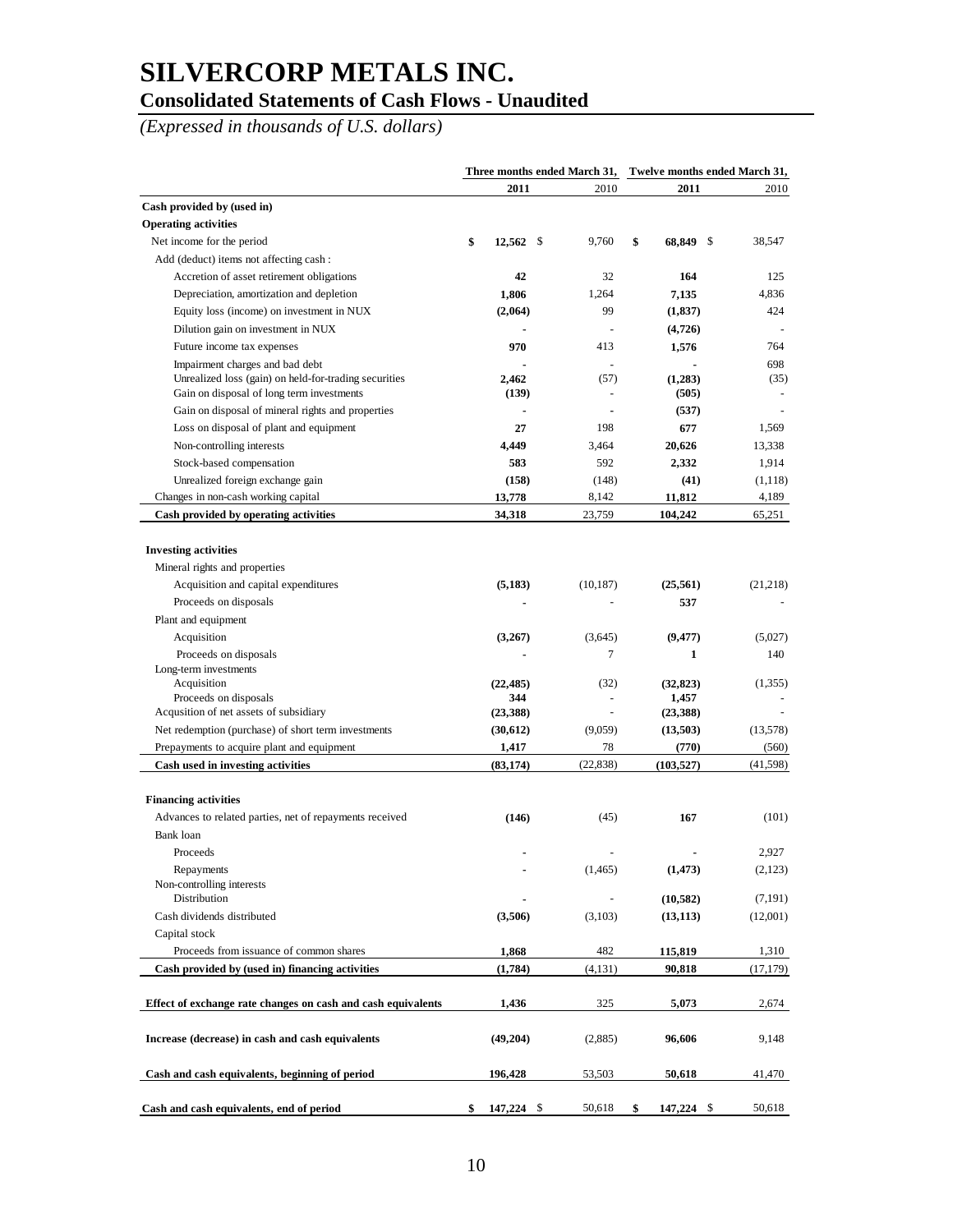## **Mining Data**

| Q4 Fiscal 2011                                                    | Three months ended March 31, 2011 |             |                         |                     |
|-------------------------------------------------------------------|-----------------------------------|-------------|-------------------------|---------------------|
|                                                                   | <b>YING</b>                       | HPG&LM      | <b>TLP</b>              | <b>Consolidated</b> |
| <b>Production Data</b>                                            |                                   |             |                         |                     |
| <b>Mine Data</b>                                                  |                                   |             |                         |                     |
| <b>Ore Mined</b> (tonne)                                          |                                   |             |                         |                     |
| Direct Smelting Ore (tonne)                                       | 2,715                             | 23          | 2                       | 2,740               |
| <b>Stockpiled Ore</b> (tonne)                                     | 59,650                            | 18,013      | 45,288                  | 122,951             |
|                                                                   | 62,365                            | 18,036      | 45,290                  | 125,691             |
| <b>Run of Mine Ore</b> (tonne)                                    |                                   |             |                         |                     |
| <b>Direct Smelting Ore</b> (tonne)                                | 2,715                             | 23          | $\overline{\mathbf{2}}$ | 2,740               |
| Ore Milled (tonne)                                                | 61,173                            | 20,690      | 50,861                  | 132,724             |
|                                                                   | 63,888                            | 20,713      | 50,863                  | 135,464             |
|                                                                   |                                   |             |                         |                     |
| Mining cost per tonne of ore mined $(\$)$                         | 63.56                             | 62.53       | 44.51                   | 56.55               |
| Cash mining cost per tonne of ore mined $(\$)$                    | 48.35                             | 51.36       | 39.35                   | 45.54               |
| Non cash mining cost per tonne of ore mined $(\$)$                | 15.21                             | 11.17       | 5.16                    | 11.01               |
| Unit shipping $costs(\text{$\$})$                                 | 3.91                              | 3.91        | 3.54                    | 3.78                |
| Milling cost per tonne of ore milled $(\$)$                       | 17.39                             | 16.01       | 17.59                   | 17.26               |
| Cash milling cost per tonne of ore milled $(\$)$                  | 15.43                             | 14.34       | 15.54                   | 15.31               |
| Non cash milling cost per tonne of ore milled $(\$)$              | 1.96                              | 1.67        | 2.05                    | 1.95                |
|                                                                   |                                   |             |                         |                     |
| <b>Average Production Cost</b><br><b>Silver</b> (\$ per ounce)    | 4.20                              | 8.49        | 12.25                   | 5.94                |
| $Gold$ (\$ per ounce)                                             | 163.29                            | 343.82      |                         | 234.11              |
| <b>Lead</b> (\$ per pound)                                        | 0.15                              | 0.31        | 0.45                    | 0.22                |
| <b>Zinc</b> (\$ per pound)                                        | 0.13                              | 0.22        | 0.59                    | 0.18                |
|                                                                   |                                   |             |                         |                     |
| Total production cost per ounce of Silver $(\$)$                  | (8.88)                            | (3.04)      | 4.84                    | (6.06)              |
| Total cash cost per ounce of Silver (\$)                          | (10.25)                           | (4.92)      | 2.70                    | (7.61)              |
| <b>Total Recovery of the Run of Mine Ore</b>                      |                                   |             |                         |                     |
| Silver $(%$                                                       | 93.0                              | 91.1        | 87.7                    | 91.8                |
| Lead $(%$                                                         | 97.0                              | 94.7        | 89.8                    | 95.6                |
| <b>Zinc</b> $(%)$                                                 | 67.7                              | 57.5        | 71.1                    | 67.8                |
| <b>Head Grades of Run of Mine Ore</b>                             |                                   |             |                         |                     |
| Silver (gram/tonne)                                               | 441.0                             | 196.0       | 131.0                   | 290.0               |
| <b>Lead</b> $(\%)$                                                | 8.4                               | 4.3         | 2.4                     | 5.6                 |
| Zinc $(%$                                                         | 2.9                               | 0.6         | 0.8                     | 1.8                 |
|                                                                   |                                   |             |                         |                     |
| <b>Sales Data</b><br><b>Metal Sales</b>                           |                                   |             |                         |                     |
| <b>Silver</b> (in thousands of ounce)                             | 765                               | 116         | 166                     | 1,047               |
| Gold (in thousands of ounce)                                      | 0.8                               | $\bf{0}$    |                         | $1.1\,$             |
| <b>Lead</b> (in thousands of pound)                               | 10,359                            | 1,824       | 2,202                   | 14,385              |
| <b>Zinc</b> (in thousands of pound)                               | 2,536                             | 109         | 608                     | 3,253               |
|                                                                   |                                   |             |                         |                     |
| <b>Metal Sales</b>                                                |                                   |             |                         |                     |
| <b>Silver</b> (in thousands of \$)                                | 18,896                            | 2,881       | 4,107                   | 25,884              |
| <b>Gold</b> (in thousands of $\$ )                                | 715                               | 330         |                         | 1,045               |
| <b>Lead</b> (in thousands of $\$$ )                               | 9,427                             | 1,636       | 1,996                   | 13,059              |
| <b>Zinc</b> (in thousands of \$)                                  | 1,921                             | 70<br>4,917 | 443                     | 2,434               |
| Average Selling Price, Net of Value Added Tax and Smelter Charges | 30,959                            |             | 6,546                   | 42,422              |
| <b>Silver</b> (\$ per ounce)                                      | 24.71                             | 24.80       | 24.73                   | 24.72               |
| $\text{Gold}$ (\$ per ounce)                                      | 960                               | 1,005       |                         | 974                 |
| <b>Lead</b> ( $$per pound$ )                                      | 0.91                              | 0.90        | 0.91                    | 0.91                |
| <b>Zinc</b> (\$ per pound)                                        | 0.76                              | 0.65        | 0.73                    | 0.75                |
|                                                                   |                                   |             |                         |                     |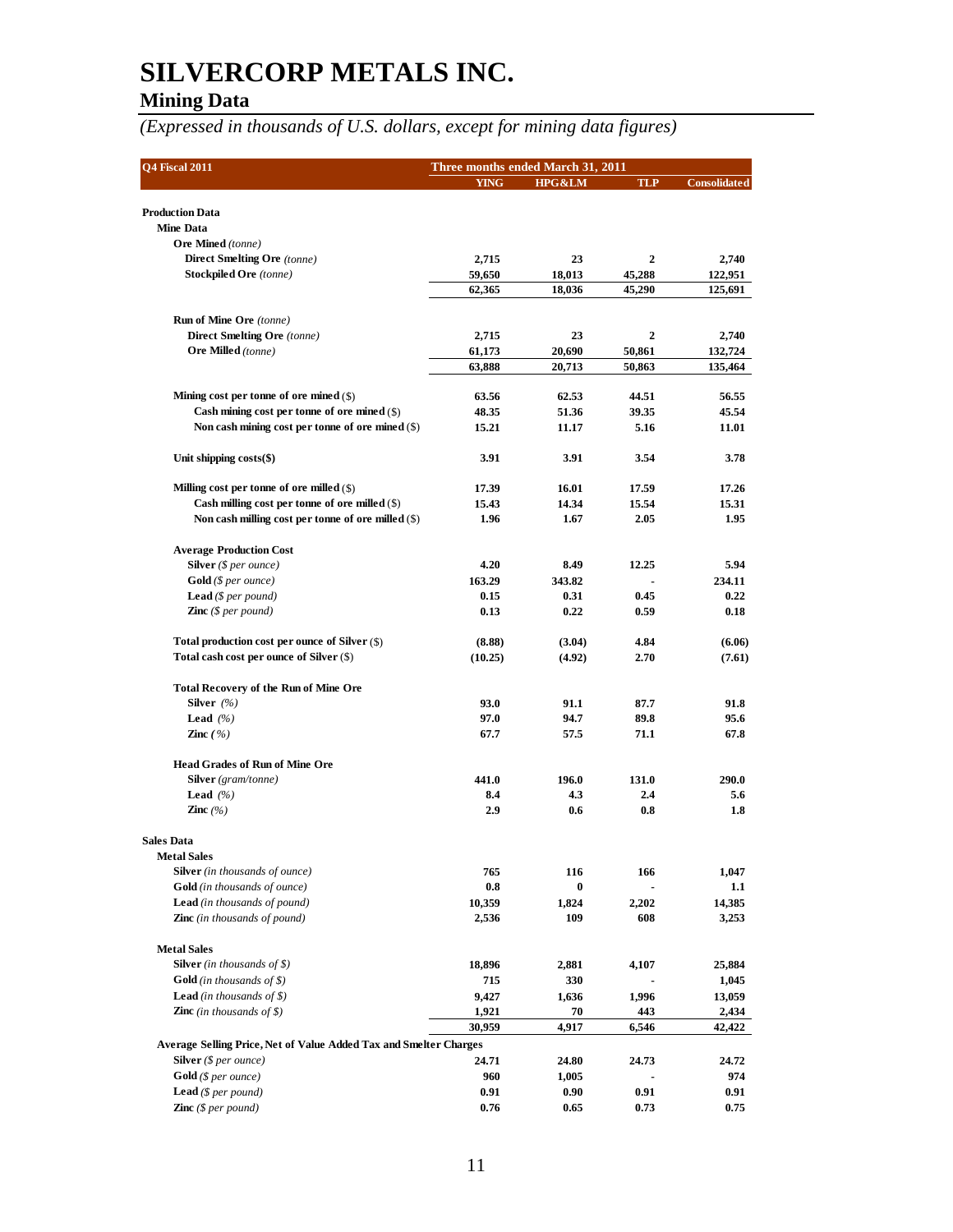## **Mining Data**

| <b>Q4 Fiscal 2010</b>                                                                         | Three months ended March 31, 2010 |                   |                  |                     |  |  |
|-----------------------------------------------------------------------------------------------|-----------------------------------|-------------------|------------------|---------------------|--|--|
|                                                                                               | <b>YING</b>                       | <b>HPG&amp;LM</b> | <b>TLP</b>       | <b>Consolidated</b> |  |  |
|                                                                                               |                                   |                   |                  |                     |  |  |
| <b>Production Data</b><br>Mine Data                                                           |                                   |                   |                  |                     |  |  |
| <b>Ore Mined</b> (tonne)                                                                      |                                   |                   |                  |                     |  |  |
| Direct Smelting Ore (tonne)                                                                   | 2,418                             | 64                | 3                | 2,485               |  |  |
| <b>Stockpiled Ore</b> (tonne)                                                                 | 54,174                            | 13,560            | 10,815           | 78,549              |  |  |
|                                                                                               | 56,592                            | 13,624            | 10,818           | 81,034              |  |  |
|                                                                                               |                                   |                   |                  |                     |  |  |
| <b>Run of Mine Ore</b> (tonne)                                                                |                                   |                   |                  |                     |  |  |
| Direct Smelting Ore (tonne)                                                                   | 2,418                             | 64                | 3                | 2,485               |  |  |
| Ore Milled (tonne)                                                                            | 70,214<br>72,632                  | 27,269<br>27,333  | 33,953<br>33,956 | 131,436<br>133,921  |  |  |
|                                                                                               |                                   |                   |                  |                     |  |  |
| Mining cost per tonne of ore mined $(\$)$                                                     | 57.50                             | 50.17             | 63.44            | 57.06               |  |  |
| Cash mining cost per tonne of ore mined $(\$)$                                                | 45.66                             | 44.98             | 59.24            | 47.36               |  |  |
| Non cash mining cost per tonne of ore mined                                                   | 11.84                             | 5.19              | 4.20             | 9.70                |  |  |
| Unit shipping $costs(\text{\$})$                                                              | 3.72                              | 3.26              | 2.82             | 3.52                |  |  |
|                                                                                               |                                   |                   |                  |                     |  |  |
| Milling cost per tonne of ore milled (\$)<br>Cash milling cost per tonne of ore milled $(\$)$ | 11.62                             | 10.02<br>8.12     | 10.49<br>8.79    | 11.00<br>9.43       |  |  |
| Non cash milling cost per tonne of ore milled                                                 | 10.23<br>1.39                     | 1.90              | 1.70             | 1.57                |  |  |
|                                                                                               |                                   |                   |                  |                     |  |  |
| <b>Average Production Cost</b>                                                                |                                   |                   |                  |                     |  |  |
| Silver $(§ per ounce)$                                                                        | 3.37                              | 6.34              | 7.62             | 4.20                |  |  |
| <b>Gold</b> (\$ per ounce)                                                                    | 172.29                            | 401.06            | 419.96           | 268.26              |  |  |
| <b>Lead</b> (\$ per pound)                                                                    | 0.20                              | 0.35              | 0.45             | 0.25                |  |  |
| <b>Zinc</b> (\$ per pound)                                                                    | 0.17                              |                   |                  | 0.21                |  |  |
| Total production cost per ounce of Silver (\$)                                                | (6.14)                            | (0.56)            | 1.78             | (4.61)              |  |  |
| Total cash cost per ounce of Silver (\$)                                                      | (7.26)                            | (0.92)            | 0.78             | (5.64)              |  |  |
| <b>Total Recovery of the Run of Mine Ore</b>                                                  |                                   |                   |                  |                     |  |  |
| Silver $(\% )$                                                                                | 91.8                              | 84.3              | 85.8             | 90.2                |  |  |
| <b>Lead</b> $(%$                                                                              | 96.3                              | 93.6              | 87.1             | 94.5                |  |  |
| <b>Zinc</b> $(\%)$                                                                            | 67.5                              |                   |                  | 67.5                |  |  |
|                                                                                               |                                   |                   |                  |                     |  |  |
| <b>Head Grades of Run of Mine Ore</b>                                                         |                                   |                   |                  |                     |  |  |
| <b>Silver</b> (gram/tonne)                                                                    | 429.3                             | 163.5             | 95.1             | 303.8               |  |  |
| <b>Lead</b> $(%$<br>Zinc $(\% )$                                                              | 7.6<br>2.8                        | 2.9               | 3.4              | 5.7<br>1.6          |  |  |
|                                                                                               |                                   |                   |                  |                     |  |  |
| <b>Sales Data</b>                                                                             |                                   |                   |                  |                     |  |  |
| <b>Metal Sales</b>                                                                            |                                   |                   |                  |                     |  |  |
| <b>Silver</b> (in thousands of ounce)                                                         | 836                               | 118               | 125              | 1,079               |  |  |
| <b>Gold</b> (in thousands of ounce)                                                           | 0.3                               | 0.2               | 0.08             | $0.5\,$             |  |  |
| <b>Lead</b> (in thousands of pound)<br><b>Zinc</b> (in thousands of pound)                    | 11,097<br>2,747                   | 1,605             | 2,219            | 14,921<br>2,747     |  |  |
|                                                                                               |                                   |                   |                  |                     |  |  |
| <b>Metal Sales</b>                                                                            |                                   |                   |                  |                     |  |  |
| <b>Silver</b> (in thousands of $\$$ )                                                         | 11,024                            | 1,662             | 1,616            | 14,302              |  |  |
| <b>Gold</b> (in thousands of \$)                                                              | 186                               | 214               | 57               | 457                 |  |  |
| <b>Lead</b> (in thousands of \$)                                                              | 8,645                             | 1,266             | 1,704            | 11,615              |  |  |
| <b>Zinc</b> (in thousands of \$)                                                              | 1,850                             |                   |                  | 1,850               |  |  |
|                                                                                               | 21,705                            | 3,142             | 3,377            | 28,224              |  |  |
| Average Selling Price, Net of Value Added Tax and Smelter Charges                             |                                   |                   |                  |                     |  |  |
| <b>Silver</b> (\$ per ounce)                                                                  | 13.19                             | 14.08             | 12.97            | 13.25               |  |  |
| <b>Gold</b> (\$ per ounce)                                                                    | 674                               | 726               | 713              | 846                 |  |  |
| <b>Lead</b> (\$ per pound)                                                                    | 0.78                              | 0.79              | 0.77             | 0.78                |  |  |
| <b>Zinc</b> (\$ per pound)                                                                    | 0.67                              |                   |                  | 0.67                |  |  |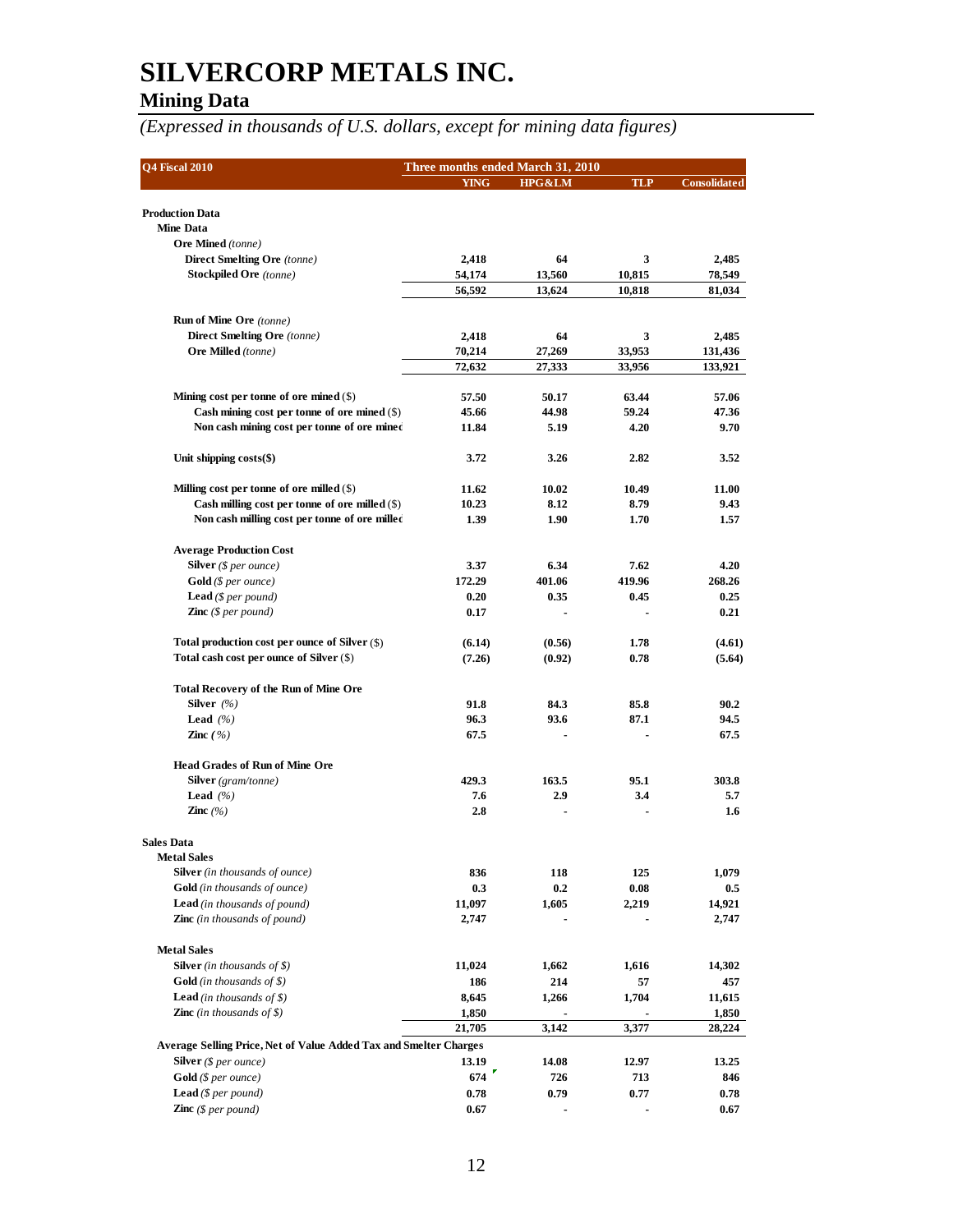## **Mining Data**

| <b>Fiscal 2011</b>                                                                              | <b>Twelve months ended March 31, 2011</b> |                  |                |                     |
|-------------------------------------------------------------------------------------------------|-------------------------------------------|------------------|----------------|---------------------|
|                                                                                                 | <b>YING</b>                               | HPG&LM           | <b>TLP</b>     | <b>Consolidated</b> |
| <b>Production Data</b>                                                                          |                                           |                  |                |                     |
| <b>Mine Data</b>                                                                                |                                           |                  |                |                     |
| <b>Ore Mined</b> (tonne)                                                                        |                                           |                  |                |                     |
| <b>Direct Smelting Ore</b> (tonne)                                                              | 12,711                                    | 219              | 12             | 12,942              |
| <b>Stockpiled Ore</b> (tonne)                                                                   | 303,811                                   | 73,171           | 202,406        | 579,388             |
|                                                                                                 | 316,522                                   | 73,390           | 202,418        | 592,330             |
| <b>Run of Mine Ore</b> (tonne)                                                                  |                                           |                  |                |                     |
| Direct Smelting Ore (tonne)                                                                     | 12,711                                    | 219              | 12             | 12,942              |
| <b>Ore Milled</b> (tonne)                                                                       | 304,766                                   | 74,259           | 204,768        | 583,793             |
|                                                                                                 | 317,477                                   | 74,478           | 204,780        | 596,735             |
| Mining cost per tonne of ore mined $(\$)$                                                       | 59.14                                     | 63.98            | 39.89          | 53.16               |
| Cash mining cost per tonne of ore mined $(\$)$                                                  | 46.05                                     | 55.67            | 35.68          | 43.70               |
| Non cash mining cost per tonne of ore mined $(\$)$                                              | 13.09                                     | 8.31             | 4.21           | 9.46                |
| Unit shipping $costs(\text{$\$})$                                                               | 3.64                                      | 3.40             | 3.30           | 3.49                |
|                                                                                                 |                                           |                  |                |                     |
| Milling cost per tonne of ore milled $(\$)$<br>Cash milling cost per tonne of ore milled $(\$)$ | 14.13                                     | 13.72<br>12.24   | 14.37          | 14.16<br>12.46      |
| Non cash milling cost per tonne of ore milled $(\$)$                                            | 12.40<br>1.73                             | 1.48             | 12.64<br>1.73  | 1.70                |
|                                                                                                 |                                           |                  |                |                     |
| <b>Average Production Cost</b>                                                                  | 3.31                                      | 8.16             | 9.75           | 4.53                |
| <b>Silver</b> ( $$per ounce$ )<br>$Gold$ (\$ per ounce)                                         | 164.98                                    | 404.14           | 439.92         | 227.82              |
| <b>Lead</b> (\$ per pound)                                                                      | 0.15                                      | 0.35             | 0.44           | 0.21                |
| <b>Zinc</b> $(\$ per pound)$                                                                    | 0.12                                      | 0.26             | 0.36           | 0.17                |
|                                                                                                 |                                           |                  |                |                     |
| Total production cost per ounce of Silver (\$)<br>Total cash cost per ounce of Silver (\$)      | (7.20)<br>(8.30)                          | (1.59)<br>(3.16) | 2.52<br>0.70   | (5.58)<br>(6.80)    |
|                                                                                                 |                                           |                  |                |                     |
| <b>Total Recovery of the Run of Mine Ore</b>                                                    |                                           |                  |                |                     |
| Silver $(%$                                                                                     | 92.4                                      | 91.3             | 86.3           | 91.6                |
| <b>Lead</b> $(%$                                                                                | 96.5                                      | 94.5             | 89.5           | 95.3                |
| <b>Zinc</b> $(\%)$                                                                              | 69.8                                      | 59               | 70.5           | 69.5                |
| <b>Head Grades of Run of Mine Ore</b>                                                           |                                           |                  |                |                     |
| <b>Silver</b> (gram/tonne)                                                                      | 470.0                                     | 185.0            | 122.0          | 316.0               |
| <b>Lead</b> $(%$                                                                                | 8.1                                       | 4.1              | 2.5            | 5.7                 |
| Zinc $(\% )$                                                                                    | 2.8                                       | 0.6              | 0.8            | 1.9                 |
| <b>Sales Data</b>                                                                               |                                           |                  |                |                     |
| <b>Metal Sales</b>                                                                              |                                           |                  |                |                     |
| <b>Silver</b> (in thousands of ounce)                                                           | 4,249                                     | 391              | 660            | 5,300               |
| <b>Gold</b> (in thousands of ounce)                                                             | 1.8                                       | 1.2              | 0.2            | 3.2                 |
| <b>Lead</b> (in thousands of pound)<br><b>Zinc</b> (in thousands of pound)                      | 52,937<br>13,369                          | 6,247<br>544     | 9,827<br>2,430 | 69,011<br>16,343    |
|                                                                                                 |                                           |                  |                |                     |
| <b>Metal Sales</b><br><b>Silver</b> (in thousands of \$)                                        | 76,094                                    |                  |                | 95,834              |
| <b>Gold</b> (in thousands of $\$ )                                                              | 1,615                                     | 7,463<br>1,133   | 12,277<br>159  | 2,907               |
| <b>Lead</b> (in thousands of $\$ )                                                              | 44,218                                    | 5,183            | 8,222          | 57,623              |
| <b>Zinc</b> (in thousands of \$)                                                                | 8,982                                     | 334              | 1,647          | 10,963              |
|                                                                                                 | 130,909                                   | 14,113           | 22,305         | 167,327             |
| Average Selling Price, Net of Value Added Tax and Smelter Charges                               |                                           |                  |                |                     |
| <b>Silver</b> (\$ per ounce)                                                                    | 17.91                                     | 19.10            | 18.60          | 18.08               |
| <b>Gold</b> (\$ per ounce)                                                                      | 892                                       | 946              | 839            | 909                 |
| <b>Lead</b> ( $$per pound$ )                                                                    | 0.84                                      | 0.83             | 0.84           | 0.83                |
| <b>Zinc</b> $(\$ per pound)$                                                                    | 0.67                                      | 0.62             | 0.68           | 0.67                |